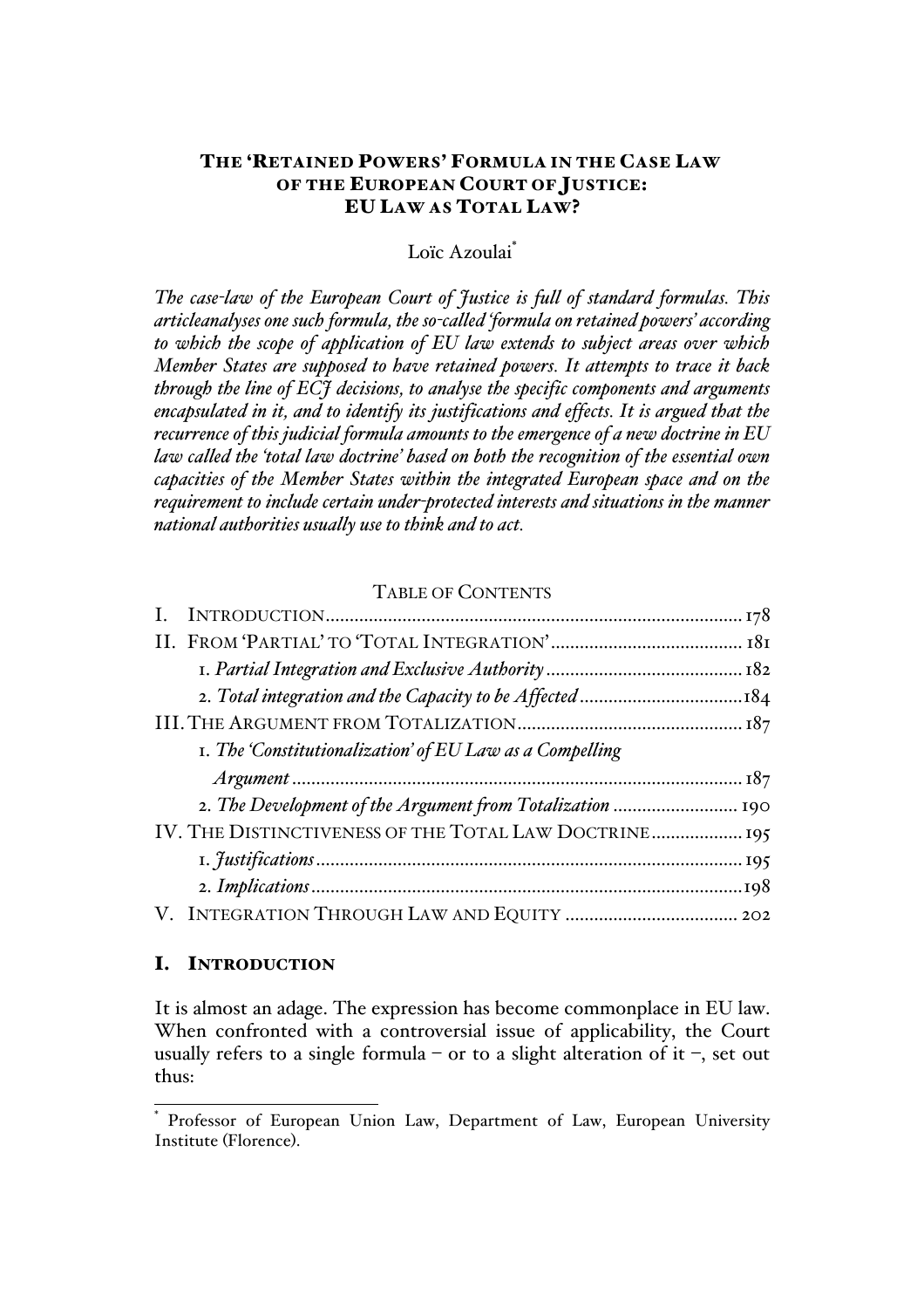Whilst it is not in dispute that EU law does not detract from the powers of the Member States [recognized in particular in the areas of direct taxation, social protection, education, attribution of nationality, civil status of persons], the fact remains that, when exercising those powers, the Member States must comply with EU law.<sup>1</sup>

Such State powers are occasionally labelled 'retained powers' by the Court or, less frequently, 'areas of reserved competence'.2 For this reason, I call this expression the 'formula on retained powers'. Notice, however, that in the French language, the working language of the Court, the formula is asserted in terms of '*compétence*/competence' rather than in terms of '*pouvoirs*/powers'.<sup>3</sup>

Literally this formula means that the scope of application of EU law extends beyond the subject areas over which the EU has been given jurisdiction. By dissociating the *existence* of state powers from the *exercise* of such powers, the Court legitimizes the application of EU law in any domain that is not a priori within the Union's scope of intervention.4 Should any sector not feature on the list of exclusive or shared powers attributed to the Union under the Treaty, it does not follow that the application of EU law shall be excluded from that sector.<sup>5</sup> As a result, the applicability of EU law particularly of specific provisions enshrined in primary law (freedoms of movement and general principles of EU law) appears to be indifferent to the constitutional attribution of powers.<sup>6</sup> The scope of EU law may reach far beyond the limits of the legislative powers

<sup>&</sup>lt;sup>1</sup> See e.g. Case C-73/08, *Bressol* [2010]  $\zeta$  28. And see the list of cases mentioned in notes  $49$  and  $50$ .

<sup>2</sup> See e.g. Case C-279/93 *Schumacker* [1995] § 21 and Case C-281/06, *Jundt* [2007] § 85.

<sup>3</sup> In the *Schumacker* case, the central passage reads: '*Il convient de constater que si, en l'état actuel du droit communautaire, la matière des impôts directs ne relève pas en tant que telle du domaine de la compétence de la Communauté, il n'en reste pas moins que les États membres doivent exercer leurs compétences retenues dans le respect du droit communautaire*'. In the Bressol case, it reads '*il convient de rappeler que si le droit de l'Union ne porte pas atteinte à la compétence des États membres en ce qui concerne l'organisation de leurs systèmes éducatifs et de la formation professionnelle – en vertu des articles 165, paragraphe 1, et 166, paragraphe 1, TFUE –, il demeure toutefois que, dans l'exercice de cette compétence, ces États doivent respecter le droit de l'Union et, notamment, les dispositions relatives à la liberté de circuler et de séjourner sur le territoire des États membres*'*.* <sup>4</sup> Except perhaps in relation to Article 346 TFEU (essential interests of state

security). In relation to Art. 345 (the system of property ownership), see Case C-302/97, *Konle* [1999] § 38.

<sup>&</sup>lt;sup>5</sup> The list of exclusive and shared competences conferred upon the Union is in articles 3 and 4 TFEU.

<sup>&</sup>lt;sup>6</sup> See S. Weatherill, 'Competence and Legitimacy' in C. Barnard & O. Odudu (eds), *The Outer Limits of European Union Law* (Hart Publishing, Oxford, 2009).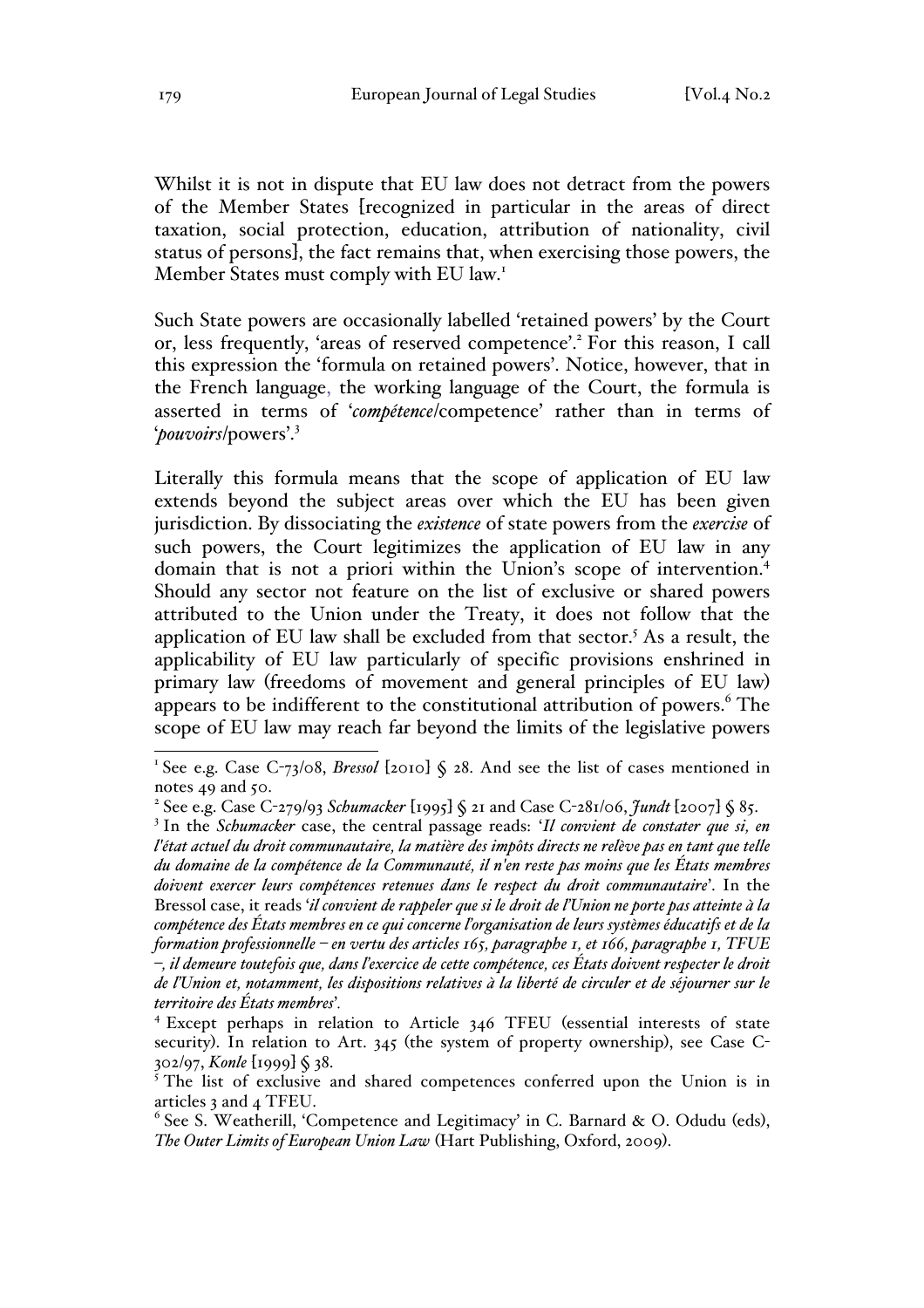bestowed on EU institutions. It is a phenomenon that K. Lenaerts has identified and coined *'the framing of national laws by EU law'*. <sup>7</sup> As a translation from the French expression '*encadrement des droits nationaux'*, it is used in the combined senses of 'limiting', 'containing', 'ring-fencing'.<sup>8</sup>

The surprising thing is that while the effects of such case-law upset some specialists of the branches of national law that are so affected (especially tax law, private international law and social protection law specialists), its source is rarely examined. It may be that the formula says nothing that the generalists of EU law do not already know: EU law, in some of its provisions, has a practically unlimited field of application. This is the result of a well-established case law particularly in the area of the freedom of movement. Provisions on freedom of movement are 'non-specific' in scope<sup>9</sup> and it is settled case-law that the strict possibility to derogate from them does not amount '*to reserve certain matters to the exclusive jurisdiction of the Member States'*. <sup>10</sup> The Court has rejected the idea that State derogations enshrine 'reservations of sovereignty'. In addition, it is established precedent that the exercise of the Member States 'exclusive' competence in the area of criminal law is subject to the 'limits' laid down by Community law.<sup>11</sup> Accordingly, it has been long and rightly stated that *'There simply is no nucleus of sovereignty that the Member States can invoke, as such, against the Community'*. 12

In view of this, one may wonder whether the retained powers formula, incorporated in the Court's case law in the mid 1990s, is not essentially rhetorical in its scope. But let us not conclude too hastily. For, if not its content, the context in which the formula is currently expressed is new. The overabundance of provisions limiting the Union's competences in the treaties is one of the most obvious marks left by the Lisbon Treaty. The

 <sup>7</sup> K. Lenaerts, 'Federalism and the Rule of Law: Perspectives from the European Court of Justice' (2010) 33 Fordham International Law Journal 1338.

<sup>8</sup> See K. Lenaerts, 'L'encadrement par le droit de l'Union européenne des compétences des Etats membres' in *Mélanges en l'honneur du Professeur Jean Paul Jacqué* (Paris, Dalloz, 2010). <sup>9</sup> See, the opinion of A.G. Kokott in *Tas-Hagen and Tas* (Case C-192/05 [2006]), § 34.

See also K. Lenaerts, 'Les répercussions des compétences de la Communauté européenne sur les compétences externes des Etats membres et la question de la préemption', in P. Demaret (ed), *Relations extérieures de la Communauté européenne et*  marché intérieur: aspects juridiques et fonctionnels (Story Scientia, Brussels, 1987).<br><sup>10</sup> See e.g. Case 72/83 *Campus Oil* [1984] § 32.<br><sup>11</sup> Case 203/80, *Casati* [1981] § 22; Case C-387/93, *Banchero* [1995] § 58. For d

see V. Michel, *Recherches sur les compétences de la Communauté* (L'Harmattan, Paris,

<sup>2003).&</sup>lt;br><sup>12</sup> K. Lenaerts, 'Constitutionalism and the many faces of federalism' (1990) 38 American Journal of Comparative Law 205, 220.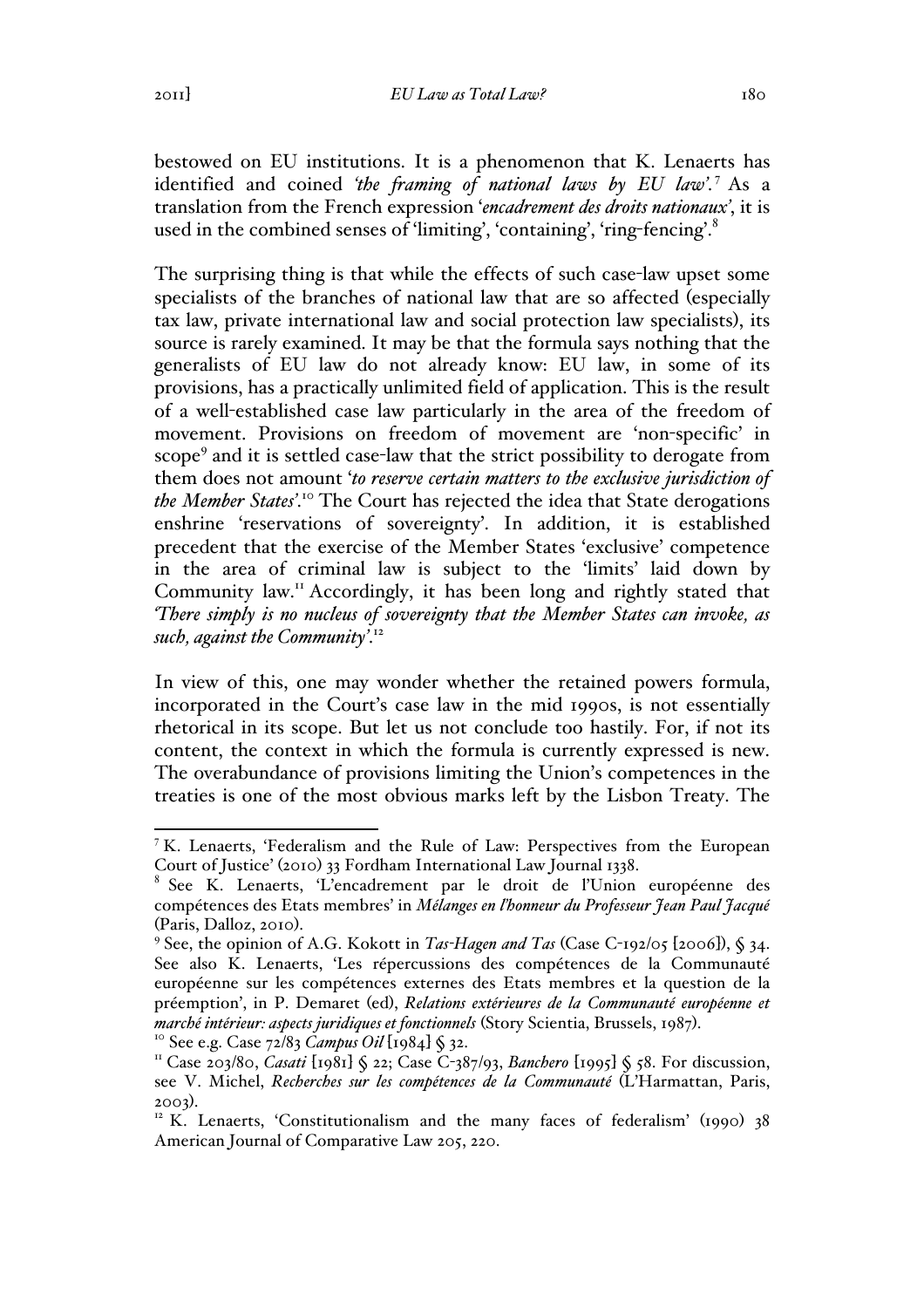new Treaties assert that 'the Union shall act *only* within the limits of the competences conferred upon it by the Member States', <sup>13</sup> that 'competences *not conferred* upon the Union in the Treaties remain with the Member States',<sup>14</sup> that proposals for the amendment of the Treaties 'may serve either to increase or to *reduce* the competences conferred on the Union',<sup>15</sup> or that '[t]he Charter *does not extend* the field of application of Union law *beyond* the power of the Union<sup>116</sup>. All of this come down to putting out one and the same message: *the bounds of the scope of EU law are strict; they should correspond strictly to the competences attributed to the EU*. True, from a purely formal point of view, only Article  $\zeta_1(z)$  of the Charter specifically relates the scope of application of EU law to Union powers. However, it is submitted that Member States when drafting the treaties do not think in terms of scope of application. They think in terms of 'allocation of competences', and by repeatedly limiting the competences allocated to the Union and underlying these limits they intend to limit the interference of EU law with the areas of 'retained powers', that is areas which do not pertain to shared or exclusive Union's competences. Notice that even the 'internal market' consisting of the provisions on free movement is referred to as a field of competence in Article 4 of the Treaty on the Functioning of the European Union. As a field of shared competence, it too is supposed to have inherent limits.

The Court's formula reads like a denial of the message enacted by the Member States as 'Masters of the treaties'. Far from containing the scope of EU law, it serves as a vehicle for the *totalization* of the process of integration. It seems that there are no longer any reserved domains that are not subject to the 'reservation' that, in exercising their powers, Member States must abide by EU law.<sup>17</sup> This article will first trace back the roots of the formula in the past case-law (II). It will then attempt to analyse the argument encapsulated in it (III). This will be done by comparing the argument to another more traditional one at work in the case-law of the Court. Finally I will try to discuss the distinctiveness of this argument by investigating its possible justifications and implications (IV).

## II. FROM 'PARTIAL' TO 'TOTAL INTEGRATION'

It has taken some time before the Court worked out the formula on

 $13$  Art.  $5$  (2) TEU.

 $14$  Art. 4 (I) TEU.

 $15$  Art. 48 (2) TEU.

 $^{16}$  Art. 51 (2) Charter of Fundamental Rights of the European Union.

<sup>&</sup>lt;sup>17</sup> This reservation was formulated notably in *Micheletti* (Case C-369/90, § 10) on state power with respect to nationality and reiterated in Case C-135/08, *Rottmann* [2010] § 47.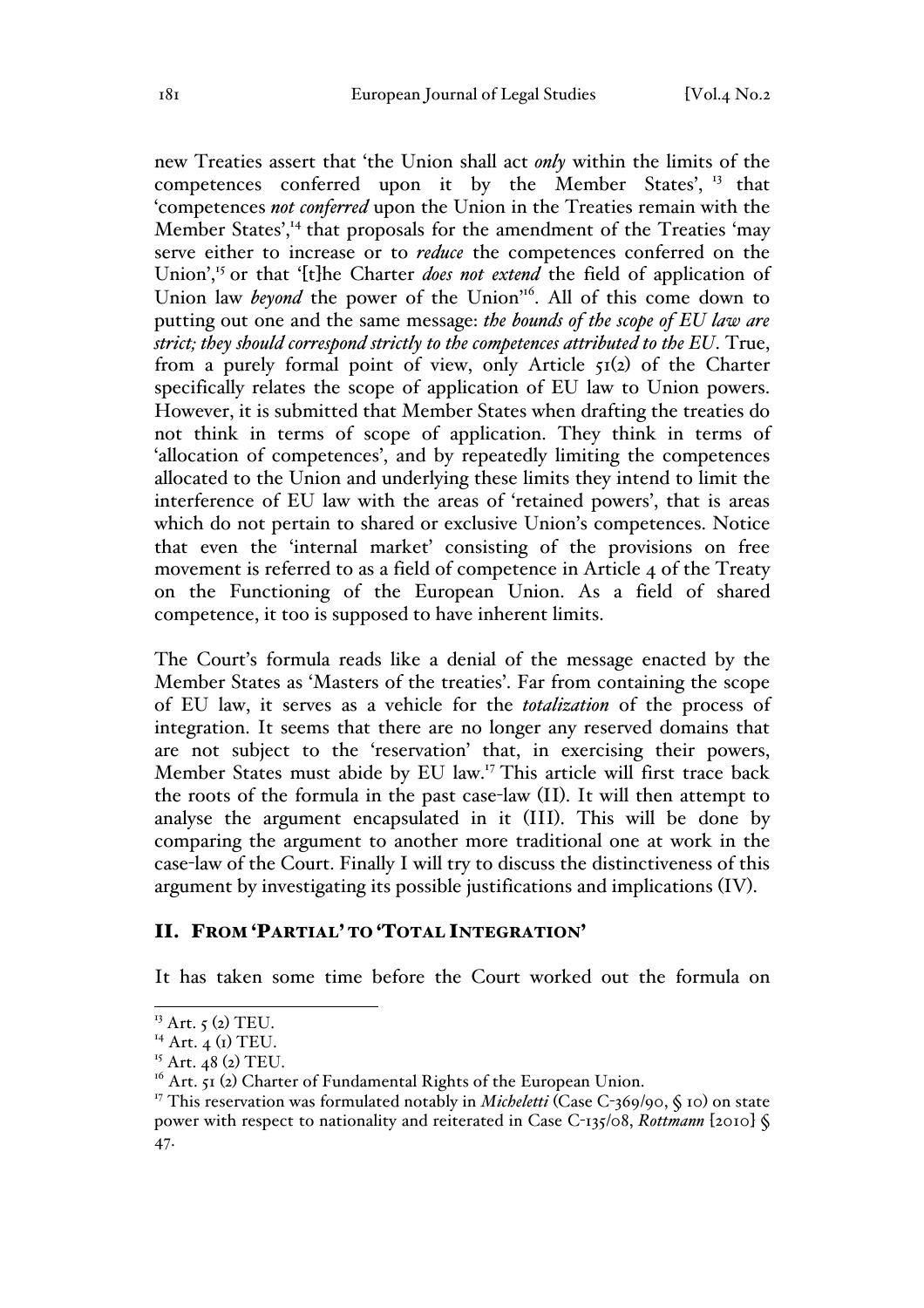retained powers. From the *Steenkolenmijnen* case of 1961 to the *Schumacker* case of 1995, there has been a clear yet twisted progression: the formula first developed and then petered out into scattered references before reemerging as a general rule of adjudication. Under this formula, the Court now classifies anything that does not naturally fall within the EU's area of intervention. Notice that in the same period there has been a shift away from an EC law tending towards the complete unification of national markets in certain 'decisive but limited' sectors, towards a more flexible system of EU law but that extends to those sectors supposedly 'reserved' for Member States.

## 1. *Partial Integration and Exclusive Authority*

The *Steenkolenmijnen* decision is one of the earliest decisions issued by the Court under the European Coal and Steel Community treaty. An association of Dutch undertakings had asked the Court to recognize that Germany had violated the ECSC Treaty by paying a bonus for mineworkers out of public funds.<sup>18</sup> This bonus caused an outflow of labour to Germany from neighbouring Dutch companies, which saw it as a manifest infringement of the conditions for fair and undistorted competition in the common market for coal and steel. Under article 4 of the ECSC Treaty, payment of any state aid or subsidy to companies to the detriment of competition is prohibited. To enforce this prohibition, the Community's institutions have been granted an exclusive power of sanction:

in the Community field, namely in respect of everything that pertains to the pursuit of the common objectives within the common market, the institutions of the Community have been endowed with exclusive authority.<sup>19</sup>

However, this authority is only relative. In *'those sectors of the economy of the Member States which do not come within the province of the Community'*, the Member States continue to exercise *'residual powers'*. <sup>20</sup> This is true of 'their social policy' and 'over a wide area of their fiscal policy'. This is the result of *'the partial nature of the integration effected by the Treaty'*. Partial integration raises a specific problem, the problem of boundaries: for while there are two separate domains, the two exclusive authorities governing them are

 <sup>18</sup> Case 30/59, *De Gezamenlijke Steenkolenmijnen in Limburg* v. *High Authority of the European Coal and Steel Community* [1961].<br><sup>19</sup> The Court again emphasizes 'the exclusive character of the Community's

jurisdiction within the Community' further on (ECR. p. 22).<br><sup>20</sup> Note that the French original version reads 'pouvoirs retenus' (retained powers)

translated ex-post in English 'residual powers'.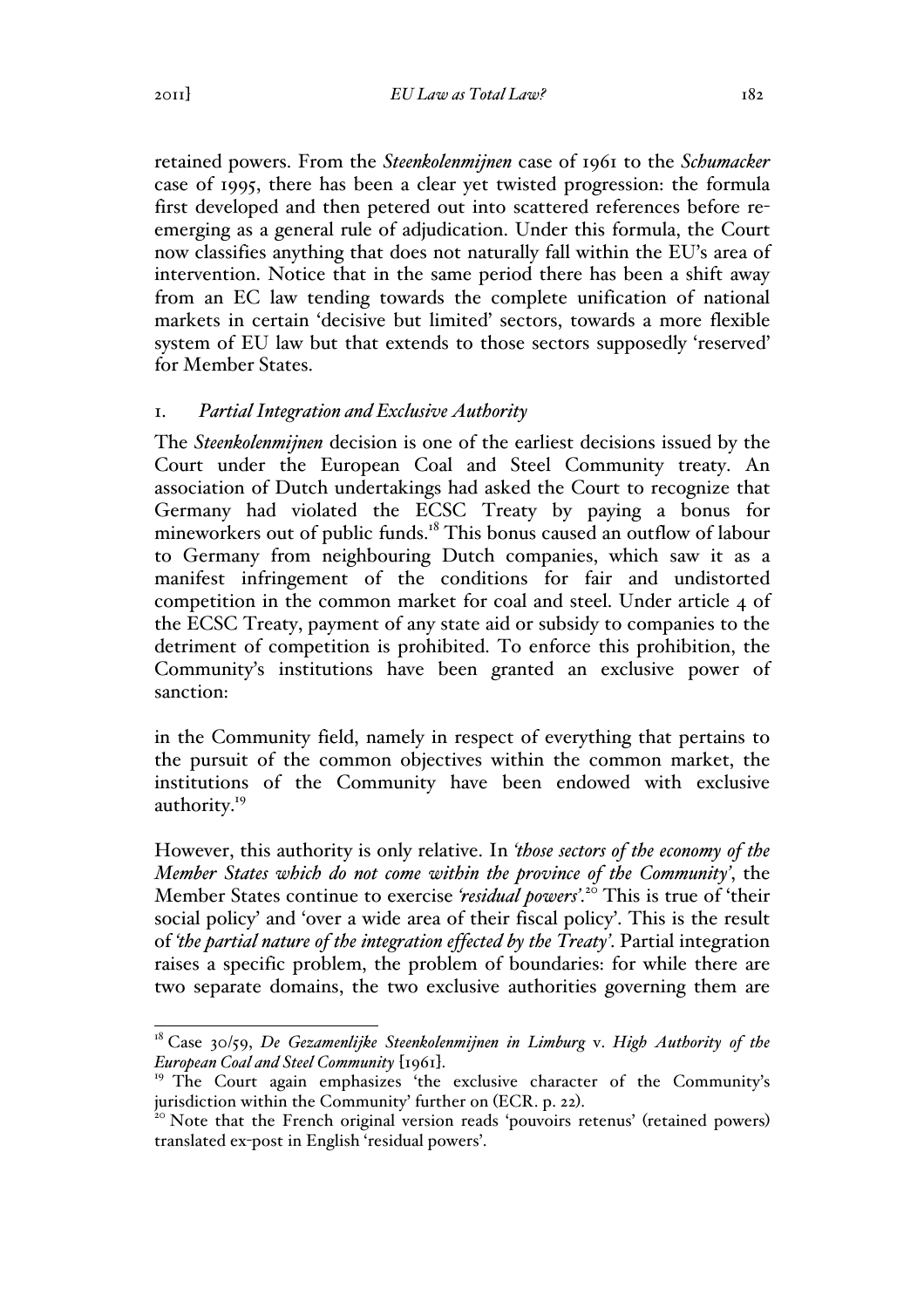exercised within a single territory and with respect to the same addressees. It may be consequently that, in exercising their retained powers over taxation, Member States affect the conditions of competition protected by the Community in the coal and steel industries.

To this problem, the Court came up with a nuanced response. For one part, it ruled that

the jurisdiction of the Community [may] impinge on national sovereignty in cases where, because of the power retained by the Member States, this is necessary to prevent the effectiveness of the Treaty from being considerably weakened and its purpose from being seriously compromised.

The Community should be able to act to effectively pursue the purpose of constructing a common market laid down by the Member States in the Treaty.<sup>21</sup> However, only limited prerogatives are conferred thereby. The Court refused to extend to these domains the sanction power the Community enjoys within its 'own domain'. The Treaty only grants the High Authority in such instances *'a limited power of recommendation'*, for '*remedying*' infringements of competition, to try to *'correct or mitigate'* their effects. This may be insufficient to remove these infringements of competition which *'conflict with the general purpose of the Treaty'*; but that is *'the inevitable and legitimate outcome of the partial integration which the Treaty seeks to attain'*. This is what the Treaty seeks. From the outset, the Court experienced European integration in terms of an insuperable contradiction. How could one account both for the specialization of spheres, the Community sphere and the national sphere, and for the assumption of an open-ended and unspecific general purpose such as the *'existence of the common market'*? Two options were implicitly rejected by the Court: the idea of strict parallel competences and the principle of the absolute superiority of Community competence. There remained the hypothesis of 'the necessary impingement of the Community competence'.

The Court extended this approach to the domains covered by the European Economic Community treaty in the *Commission* v. *French Republic*  judgment of 10 December 1969.<sup>22</sup> France was accused of maintaining a rate of preferential rediscount for French exporters. The French government argued that this decision had been taken in a sphere (the monetary sphere) in which the Member States were exclusively competent. The Court

<sup>&</sup>lt;sup>21</sup> Notice how close this line of argument is to the one the Court uses in  $AETR$  to justify recognition of implicit competences in the Community (Case 22/70 [1971]). For an analysis of the argument of implicit competences, see G. Tusseau, *Les normes d'habilitation* (Dalloz, Paris, 2006). <sup>22</sup> Joined Cases 6 and 11/69 *Commission* v. *France* [1969]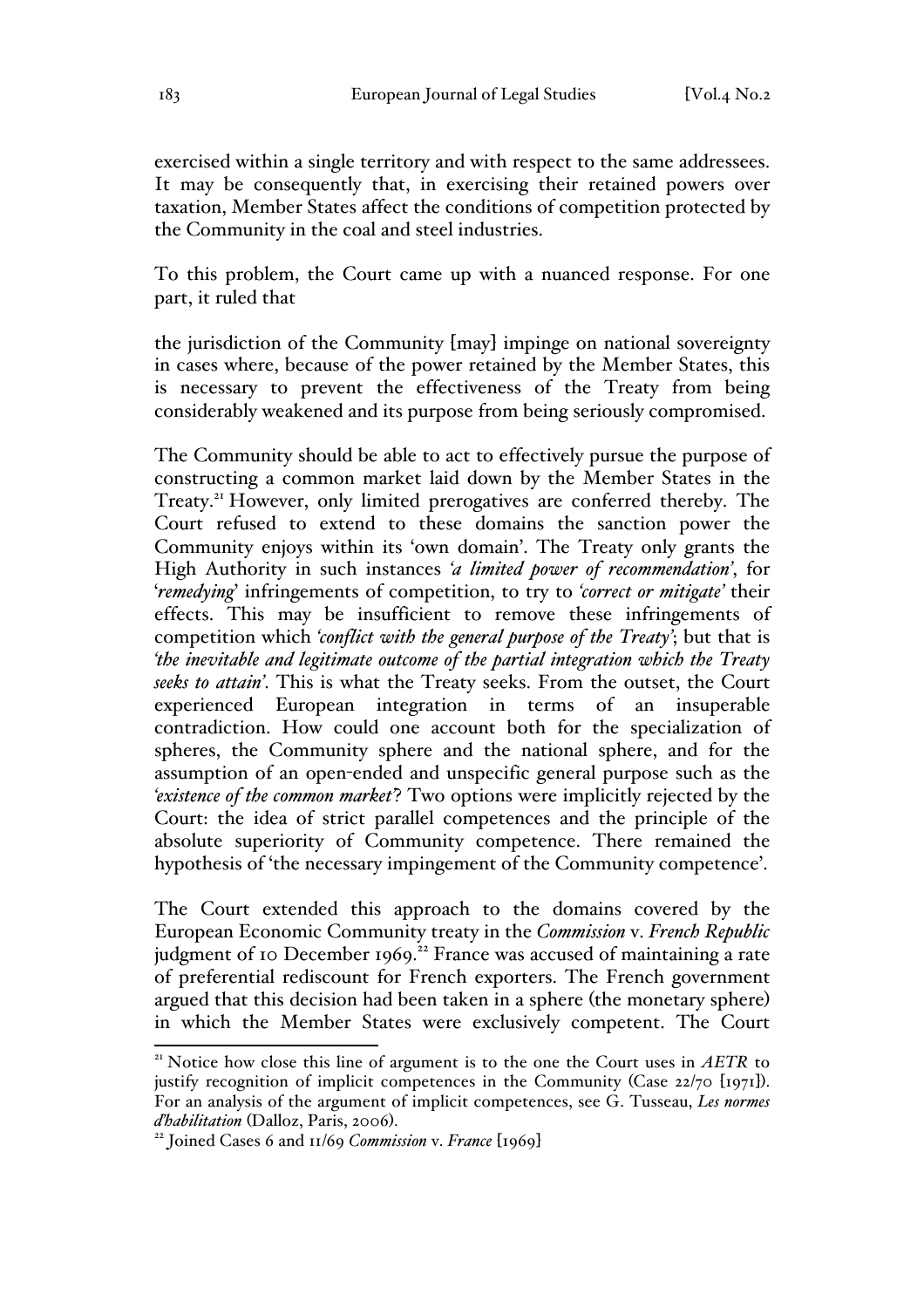readily granted this: for sure such policy was a form of *'exercise of their reserved powers'*. States had jurisdiction to issue, manage, and defend their currencies.<sup>23</sup> And yet, in this same sphere, there are general rules compelling states to coordinate their economic policies and to treat their policies on foreign exchange as a matter of *'common concern'* (§14). Being the expression of a fundamental requirement of '*solidarity*' within the Community, these rules apply beyond the sphere of restrictive powers attributed to Community institutions. That suffices to conclude that *'the exercise of reserved powers cannot therefore permit the unilateral adoption of measures prohibited by the Treaty'*. While European integration is partial insofar as the attributions of Community institutions are limited, it does wholly commit the State. The Court suggests the idea of certain 'total obligations'. Membership of the Community implies that governments undertake to cooperate in a spirit of loyalty and solidarity, even in policies that come within the scope of their retained powers. Now, that means in particular complying with the EEC obligation not to grant aid without first being so authorized by the Commission. Notice that in this case the exclusive powers of the Community are entirely protected and not 'lightened' as in the ECSC case. Moreover, in the EC/EU law on state aid, the Court has nowadays relinquished all references to retained powers. In such cases, it simply states that *'rules relating to tax are not excluded from the*  scope of Article 87 EC<sup>'</sup>.<sup>24</sup> Even so, the theory of the two spheres has not vanished. It remerges, although in another form, in the domain of the freedom of movement.

#### 2. *Total integration and the Capacity to be Affected*

The *Casagrande* decision issued in 1974 is not a proper extension of this first approach, but it constitutes an interesting step towards totalization, mirroring the formula finally reached.<sup>25</sup> This case concerned the refusal to award an educational grant for the child of an Italian worker who was resident in Germany. Article 12 of the EC Regulation on the free movement of workers within the Community provides that, in order to promote their integration, the children of migrant workers' families shall be admitted to educational courses under the same conditions as the nationals of the host state. Now, the German authorities argued that access was one thing, aid another; the latter being part of the general education policy and within the exclusive power of Member States. To this argument, the Court retorted:

 $23$ <sup>23</sup> The exclusive competence of States in the monetary sphere was recognized by the Court in a series of subsequent judgments: Case 95/81 *Commission* v. *Italy* [1982]; Case

<sup>57/86</sup> *Greece* v. *Commission* [1988], Case 127/87 *Commission* v. *Greece* [1988]. <sup>24</sup> Case C-182/03, *Belgium and Forum 187 ASBL* v. *Commission* [2006] § 81.

<sup>25</sup> Case 9/74, *Casagrande* [1974].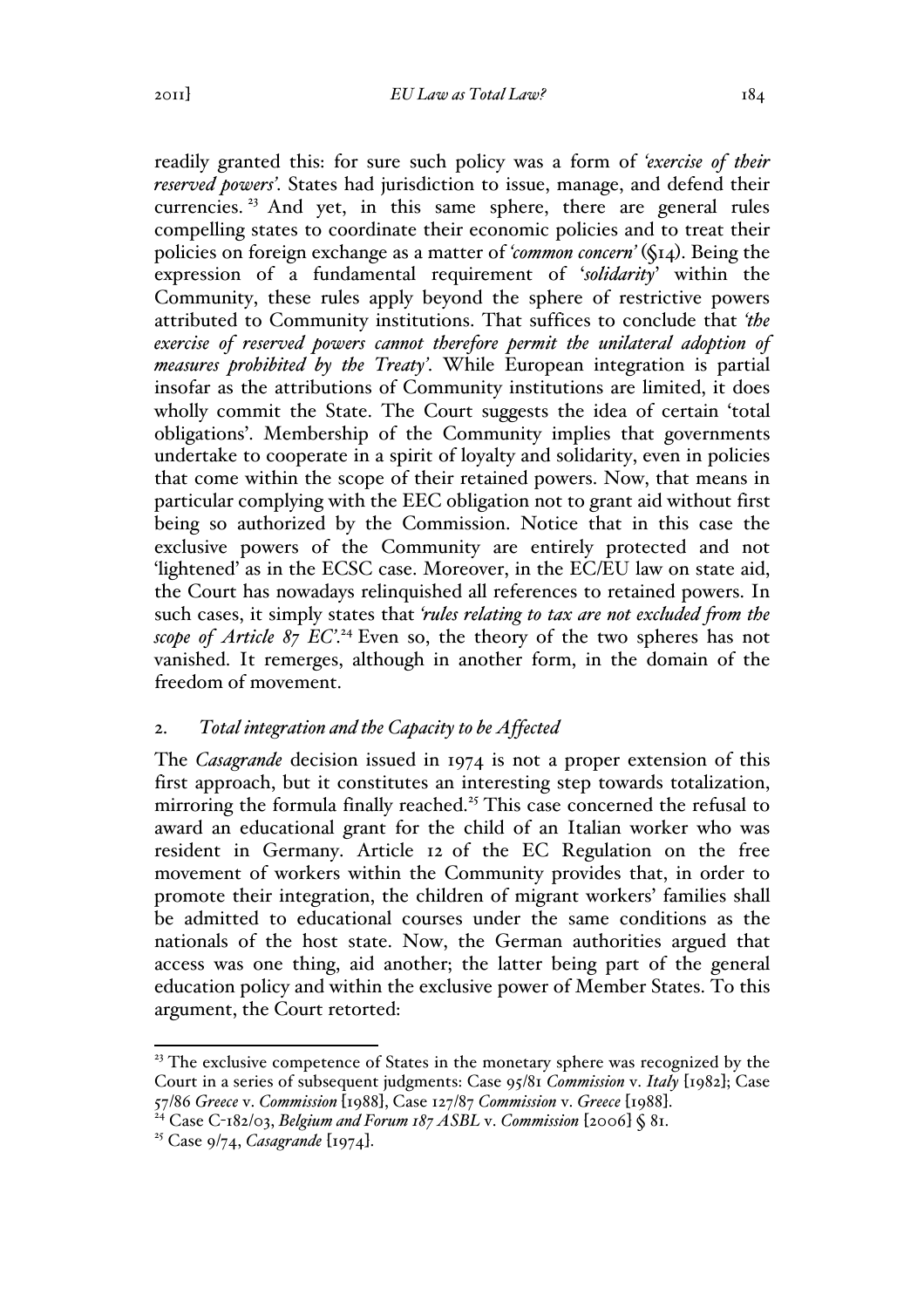Although educational and training policy is not as such included in the spheres which the treaty has entrusted to the Community institutions, it does not follow that the exercise of powers transferred to the Community is in some way limited if it is of such a nature as to affect the measures taken in the execution of a policy such as that of education and training; Chapters 1 and 2 of Title III of Part Two of the Treaty in particular contain several provisions the application of which could affect this policy.26

In this paragraph, the specific provision it is referred to is the rule of nondiscrimination between nationals and migrant worker family members. Non-discrimination is raised to both an objective of the Community and a basis for the exercise of Community competence which is to apply as broadly as possible. This justifies the extension of the rule of nondiscrimination to a matter (measures intended to facilitate educational attendance) considered as closely related to the one covered by the EC regulation.

*Casagrande* is remarkable in that it outlines a distinction that currently governs the reasoning of the ECJ: the distinction between the *exercise* of competence and the *existence* of competence. In their existence, competences may occupy separate spheres; but in their exercise, they come together, and the application of EU law may '*affect*' any national policy (§6). The reference to 'affecting' mirrors the 'impingement of competence' stated in the *Steenkolenmijnen* case. However, this formulation is still a long way from the consolidated formula to which the Court currently adheres. This formula was cast for the first time in 1995 in the *Schumacker* case in reference to direct taxation: *'Although, as Community law stands at present, direct taxation does not as such fall within the purview of the Community, the powers retained by the Member States must nevertheless be exercised consistently with Community law'.*<sup>27</sup> Compared with *Casagrande,* this expression works as a chiasma. First, where the Court referred in 1974 to 'the competence of Community institutions', it now refers to the 'powers retained by the Member States'. Second, the problem is not captured in terms of 'powers transferred to the Community' but in terms of powers exercised by the Member States. Thirdly, the Court doesn't wonder about the 'effect of the Treaty on national policy' but rather about the 'effect' certain national measures may have on the sphere governed by the Treaty

<sup>&</sup>lt;sup>26</sup> For a similar formulation, see Case  $65/8$ I, *Reina* [1982], § 15 (demographic policy);

Case 152/82, *Forcheri* [1983], § 17 (educational and training policy). <sup>27</sup> Case C-279/93, *Schumacker* [1995], § 21.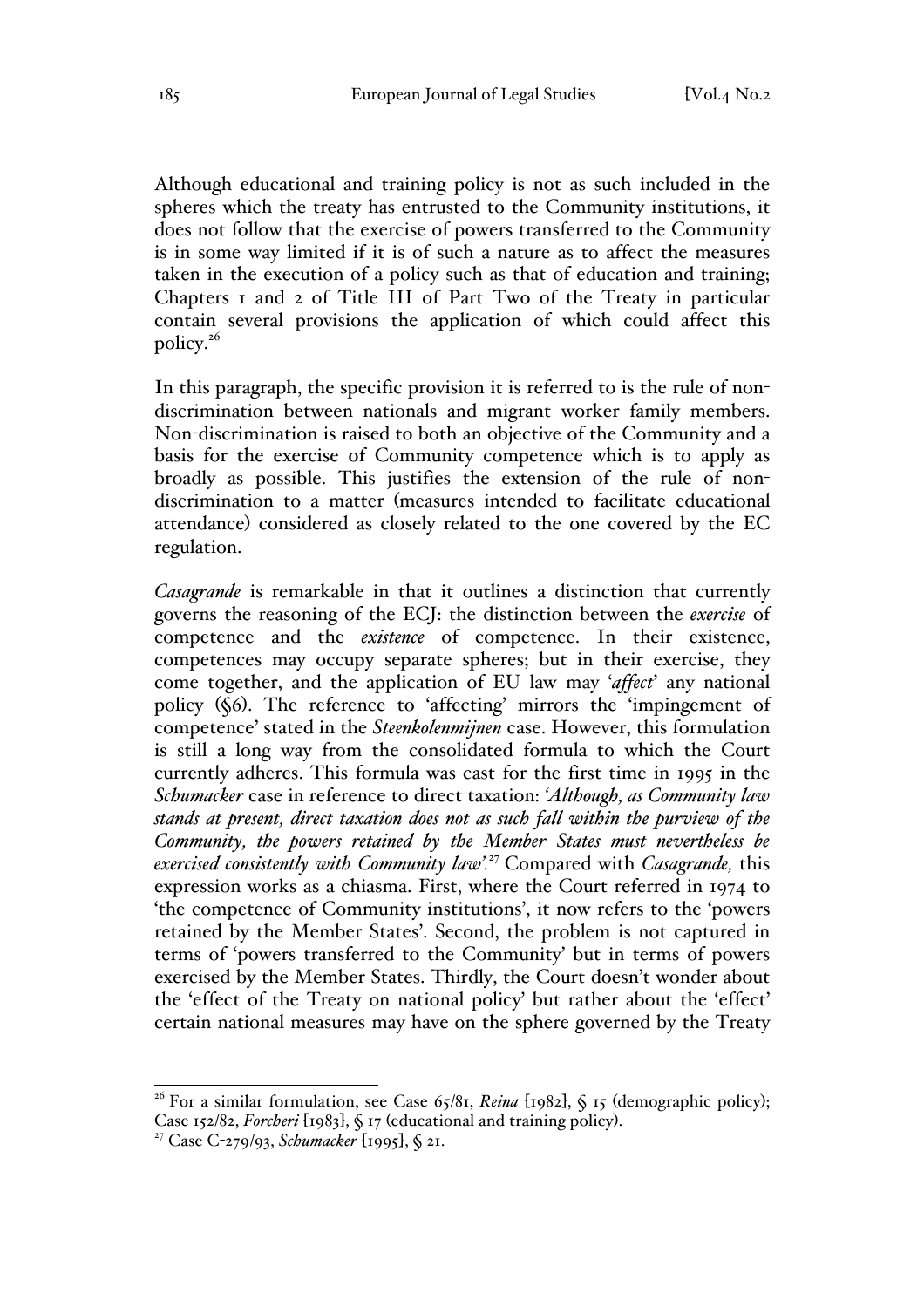provisions.<sup>28</sup> The outcome of this transformation is that the language of 'competence' is henceforth associated with the Member States, while the language of the 'rule' is associated with the Union. This is not just wordplay. The focus has changed. Instead of focusing on the extension of EU law, the problem becomes one of limiting the exercise of competences belonging entirely and legitimately to the Member States. The new formula means that in any power unilaterally exercised by a Member State, there is not just a capacity to act but also a capacity to be affected by EU law.

Inreality, this formulation was elaborated a little earlier in a 1991 judgment, *Commission* v. *United Kingdom*. <sup>29</sup> In this judgment, the Court refers to a line of cases dating back to the 1969 judgment. <sup>30</sup> Relying on earlier formulations, it introduces the expression that *'powers retained by the Member States must be exercised consistently with Community law'*. To this it adds the distinction between the 'existence and exercise' of competence. The full sequence reads:

as Community law stands at present, it is for the Member States to determine, in accordance with the general rules of international law, the conditions which must be fulfilled in order for a vessel to be registered in their registers and granted the right to fly their flag, but, in exercising that power, the Member State must comply with the rules of Community law.

It is not unimportant that this sequence was introduced in answer to an argument by the defendant government that the matter at hand (granting of nationality to ships) comes within 'the competence of each State under public international law'. The flag flown on the high seas is one of the rare spheres in which international law lays down a principle of exclusivity for the state.<sup>31</sup> The power to determine the conditions for attributing nationality to ships flying its flag is a power that belongs to a state and to one state alone. The Court's interpretation consists in deriving from this principle of exclusivity with respect to other states a rule as to the distribution of powers between the Member State and the EU. As a result, 'exclusive competence' is interpreted as meaning that the Member State is legitimately in a position to act wherever the EU fails to do so. $32$  The

 <sup>28</sup> See Case C-120/95, *Decker* [1998], § 24.

<sup>&</sup>lt;sup>29</sup> Case C-246/89, *Commission* v. *United Kingdom* [1991].<br><sup>30</sup> The Court cites judgments re-iterating the solution and formulation of the 1969 decisions, all in the monetary sphere (see note 23).<br><sup>31</sup> See J. Combacau, 'Conclusions générales', in *SFDI*, *Les compétences de l'Etat en droit* 

*international*, (Pedone, Paris, 2006) 315.

<sup>&</sup>lt;sup>32</sup> On the origin and the different meanings of 'exclusive competence' in public international law, see J. Basdevant, 'Règles générales du droit de la paix', *Recueil des*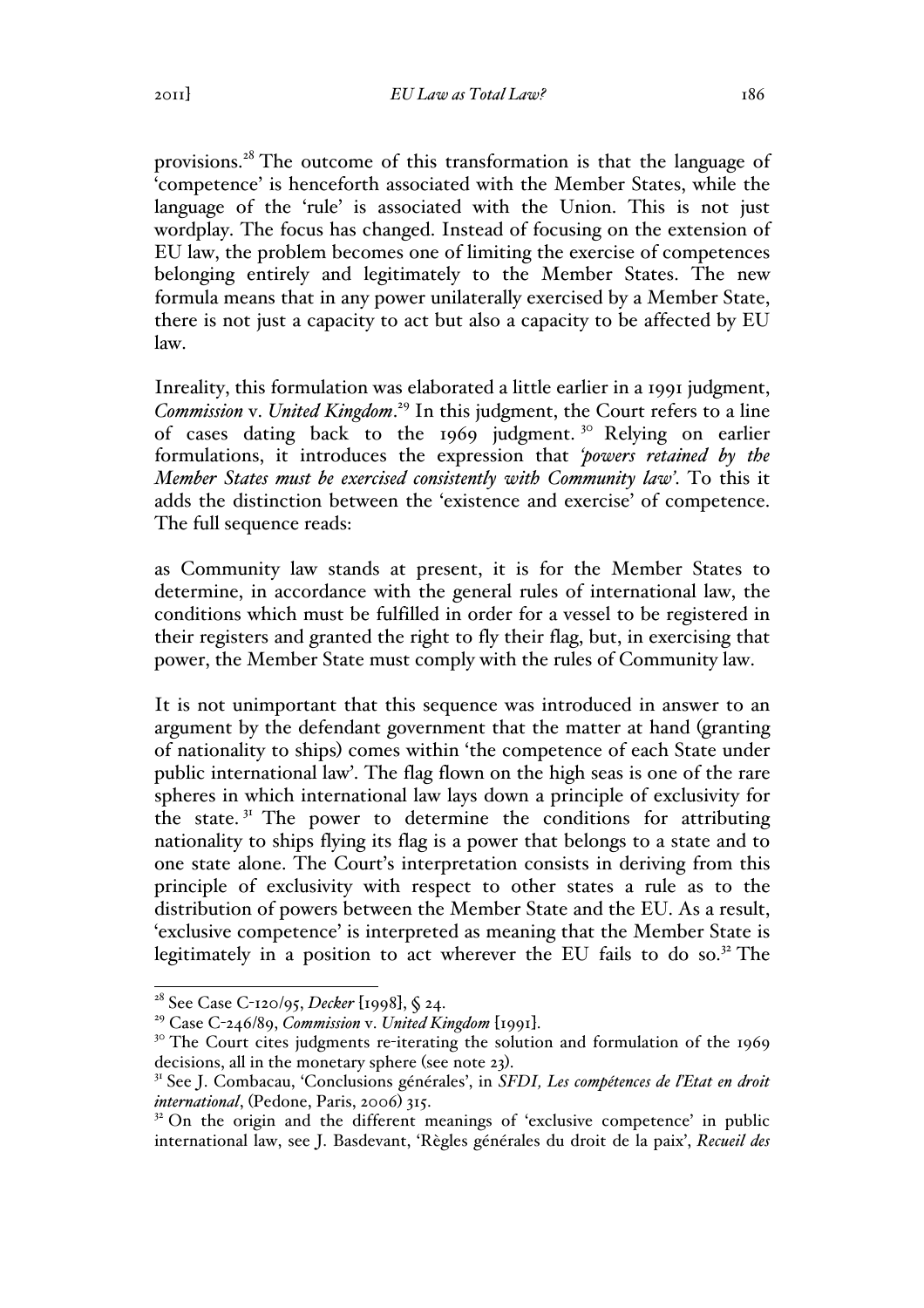Court responds to the concern of the government to oppose any interference from foreign or supranational organs in his 'reserved' sphere. But, in including this competence in the framework of a division of powers between the Member State and the EU, the Court is in the position to recall the Member States the obligations they take on under the Treaty. The exclusivity recognized by international law is echoed by the obligations derived from Community law, which the Court takes it upon itself to protect.

## III. THE ARGUMENT FROM TOTALIZATION

The retained powers formula was stabilized from the mid 1990s and possibly ready to extend the empire of EU law to wholly new sectors. And that would probably have been the case, had another more straightforward argument not been developed by the Court. The argument from Constitutionalization has long barred the way to the argument from Totalization.

## 1. *The 'Constitutionalization' of EU Law as a Compelling Argument*

In a short paper entitled 'Fédéralisme et intégration' published in 1973, P. Pescatore pointed out that the argument that had arisen from the *Steenkolenmijnen* decision was already outdated.33 The *Van Gend en Loos* and *Costa* v. *Enel* judgments contributing to the 'constitutionalization of the Community legal order' had supposedly made this very 'first approach' obsolete. In recognizing that, by virtue of the Community Treaties, the Member States limited 'their sovereign rights' and created rights directly for individuals, the Court unleashed new potential. It conferred on individuals the capacity to go to the national courts to force states to comply with their obligations under the Treaty. Arguably, the mechanism of assertion of individual rights has superseded questions relating to the delimitation of competences. EC/EU rights are functionally broad in scope and not sector-specific. Their application is supposedly triggered by any cross-border situation that relates to the establishment of the common/internal market. Therefore, the expansion of the scope of EU law can easily find a justification in the principle of effectiveness of these rights and of their protection. Moreover, state justifications for derogation from EU 'constitutional' law based on the protection of core national competences are banned by the Court. In short, invocation of EU subjective rights is largely indifferent to the delineation of competences

 $\overline{a}$ *cours de l'Académie de droit international* (1936), t. 58, IV, (Sijthoff, Leiden, 1968), not. Chap. VII.

<sup>&</sup>lt;sup>33</sup> 'Fédéralisme et intégration: Remarques liminaires' (1973), reprod. in Etudes de droit communautaire européen 1962-2007 (Bruylant, Bruxelles, 2008) 450.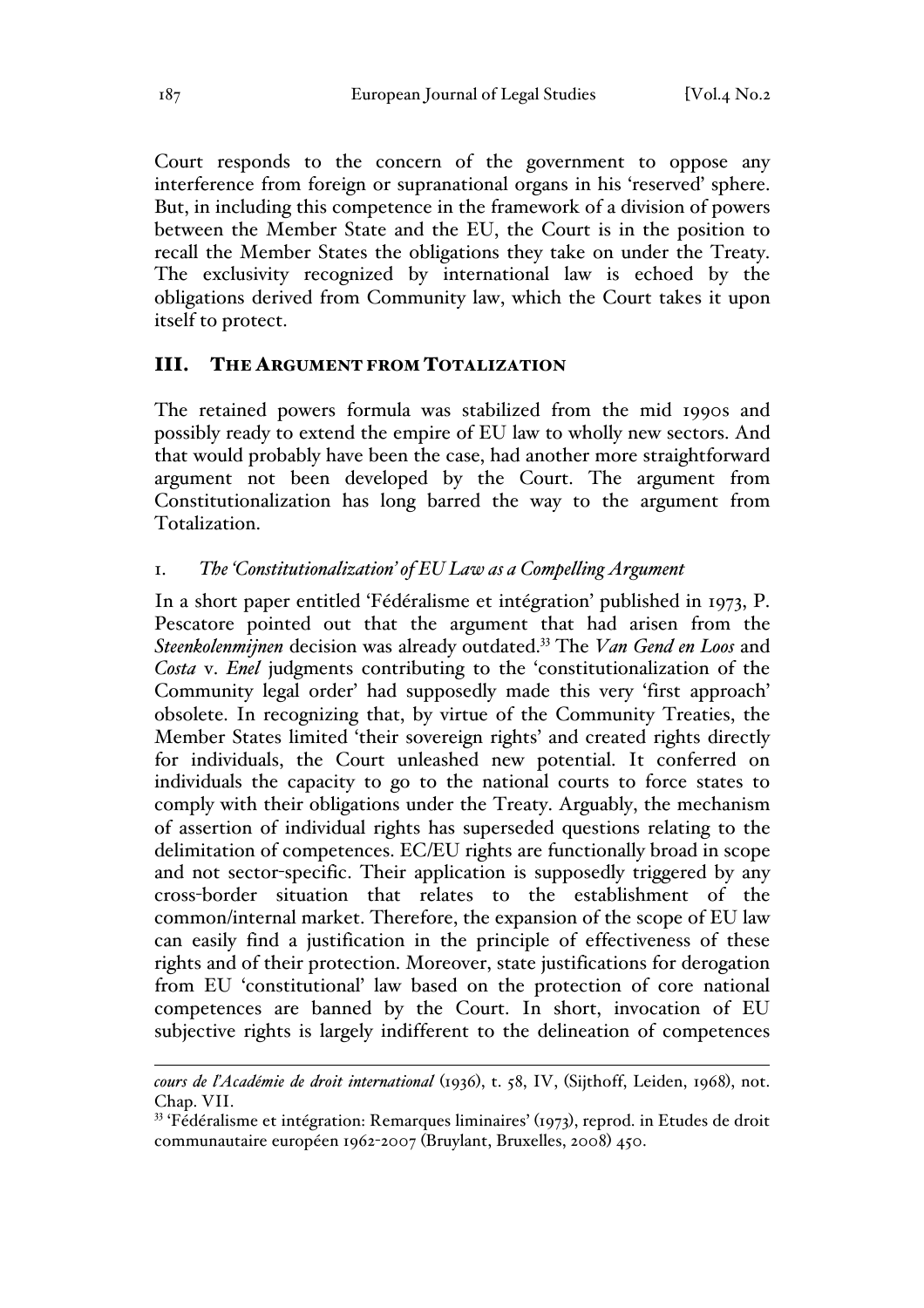between the EU and its Member States.

A good illustration of this is a judgment which was delivered in the same year as Schumacker but is much better known. The *Bosman* case pertains to relations between Community law and professional sport.<sup>34</sup> One of the issues it raises is whether this sector can escape the hold of the treaty rules on the free movement of workers. The Court acknowledges the fact that sport is a special domain that cannot be confused with 'commercial activities' normally subject to the EC Treaty. Accordingly, it points out the *'considerable social importance of sporting activities and in particular football in the Community'* (§106). <sup>35</sup> However, this specificity cannot, in its view, count as a restriction of the application of the Treaty: *'Having regard to the objectives of the Community, sport is subject to Community law in so far as it constitutes an economic activity within the meaning of Article 2 of the Treaty'*. <sup>36</sup> To determine whether an activity falls within the ambit of the Treaty, it is not therefore any specific character it may have that matters; it suffices to establish a relationship between the activity and the accomplishment of the objectives of the EC Treaty, in particular the objective of establishing the common market.37 The reason for including this activity in the sphere of EU law is that the organization of this activity ('the exercise of sports') may call into question one of the essential objectives of the Community. Therefore it may imperil one of the fundamental individual rights conferred by the Treaty, that of leaving one's home country to pursue an economic activity in any other Member State. The applicability of Community law is assessed by the effects of sports measures on the establishment of the common market. But notice it is also by these effects that its application is generally assessed and a restriction to trade constituted. It follows, in the reasoning about applicability, that the judgment on the restriction to trade has already begun. It is therefore only at the stage of justification of a possible derogation that the particular features of state regulated activity shall be recognized.

The technique consists therefore in submitting a sphere that does not fall within the purview of the EU to the fundamental provisions of the Treaty

 <sup>34</sup> ECJ, 15 December 1995, *Bosman*, Case C-415/93.

<sup>&</sup>lt;sup>35</sup> See also the analogy with the field of culture suggested by the German government

<sup>(</sup>§ 71). <sup>36</sup> Case 36/74, *Walrave* [1974] § 4.

 $37$  Compare the characterization of an economic activity used by the Court in competition law. It has been consistently held that *'any activity consisting in offering goods and services on a given market is an economic activity'* (Joined Cases c-180/98 to C-184/98, *Pavlov and Others* [2000]). See L. Idot, 'Concurrence et libre circulation. Regards sur les derniers développements' (2005) 3 Revue des affaires européennes 391-409.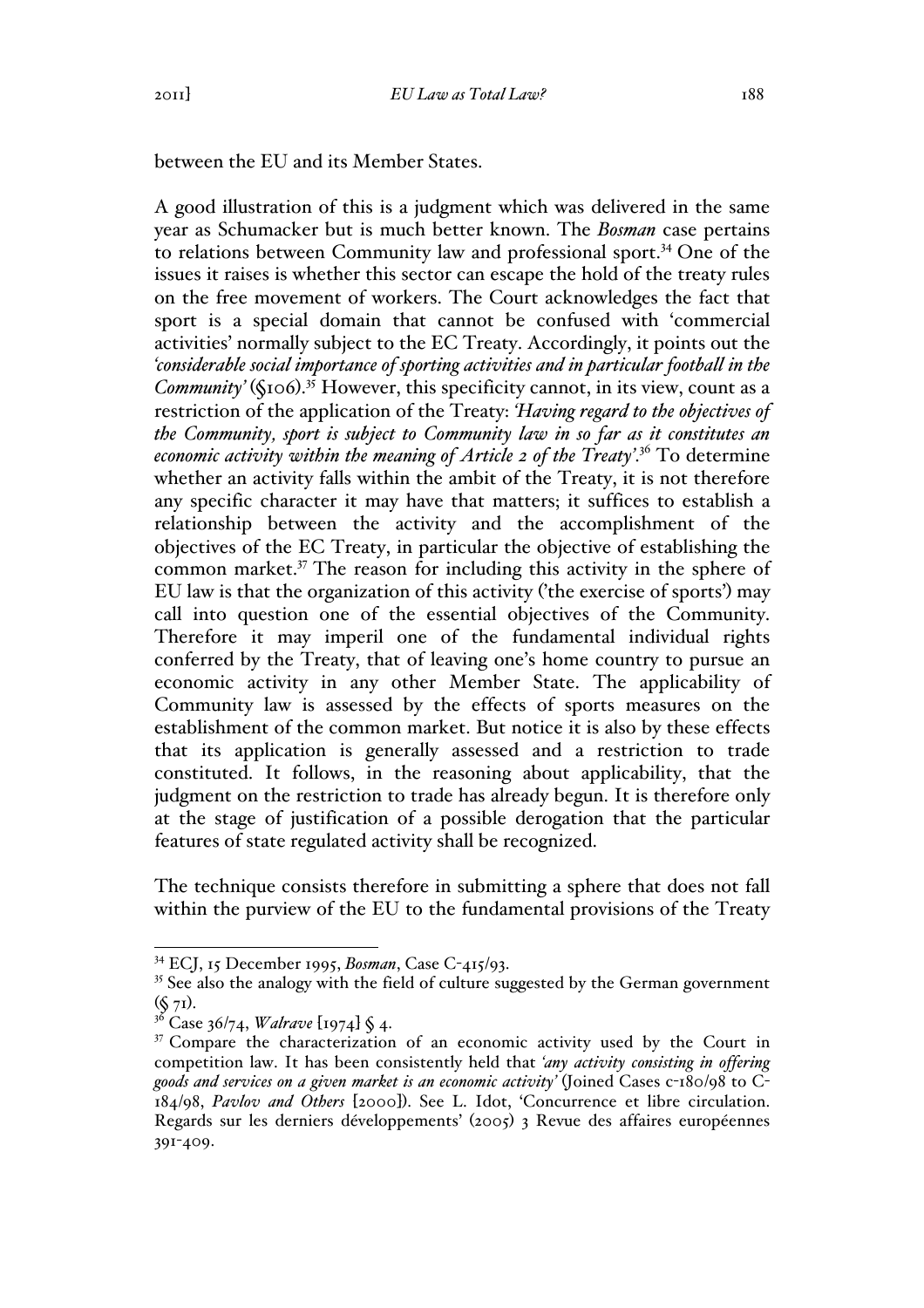by relying on the teleology included in the Treaty. All the national regulations that are liable to impinge on the objectives of economic integration will then come within the scope of application of EU 'constitutional' law (in particular the freedoms of movement). This technique has been used especially in areas in which considerations of social cohesion or public morality might seem to prevail over strictly market aspects. This has been true in the sphere of gambling, characterized by the Court as a field of economic activities but of a 'peculiar nature'. <sup>38</sup> This has led to an *expansionism* of EU law whose conditions of applicability are substantially broadened, tied sometimes to a form of *pluralism*, insofar as the specific activities may give rise to a special  $-$  more relaxed  $-$  regime of justification.<sup>39</sup>

Relying on this case-law, one might think that national powers have been 'abolished'.<sup>40</sup> The problem of the allocation of powers seems to have been removed: freedoms of movement are liable to apply to any sphere so long as the political project which those freedoms serve – the establishment of the internal market – might be affected. How then could one explain the return of the retained powers formula in certain judgments at this same period of the history of case law? What does the formula bring that could not be settled by the invocation of EU rights? Perhaps nothing more than an answer to arguments that were not produced in the *Bosman* case because of the non-state character of the measures at issue in that case. The *Duphar* decision clearly points in that direction. Invited to rule on the provision of medicinal drugs to patients under a national social security system, the Court acknowledged for the first time that *'Community law does not detract from the powers of Member States to organize their social security systems'*. <sup>41</sup> It added, however, that the regulation, being liable to '*affect*' the marketing of medicinal preparations, remained subject to the rules on the free movement of goods. At most, it was appropriate to take account of the 'special nature' of the activity. The solution in *Duphar* is akin to that in *Bosman*. <sup>42</sup> As resumed by Advocate General Fennelly in a later case, the

<sup>&</sup>lt;sup>38</sup> Case C-275/92, *Schindler* [1994]. On services for emitting and transmitting televised messages, see also Case 52/79, *Debauve* [1980] § 12.

<sup>39</sup> On gambling, see the highly conciliatory judgment, Case C-275/92, *Schindler* [1994]. After a line of more restrictive cases, the Court again loosened its analysis of restriction to trade in Case  $C$ - $\frac{42}{2}, \text{ } \text{ } \text{ }$  Liga Portuguesa de Futebol [2009].

<sup>&</sup>lt;sup>4°</sup> Such is indeed the conclusion of Denys Simon, *Le système juridique communautaire*, 3rd ed. (PUF, Paris, 2001) § 89.

<sup>41</sup> Case 238/82, *Duphar* [1984] § 16.

 $42$ <sup>42</sup> The only difference is that, instead of involving the specific character of the activity in question at the justification stage, the Court makes a point of it in characterizing the restriction: 'in view of the special nature, in that respect, of the trade in pharmaceutical products, namely the fact that social security institutions are substituted for consumers as regards the responsibility for the payment of medical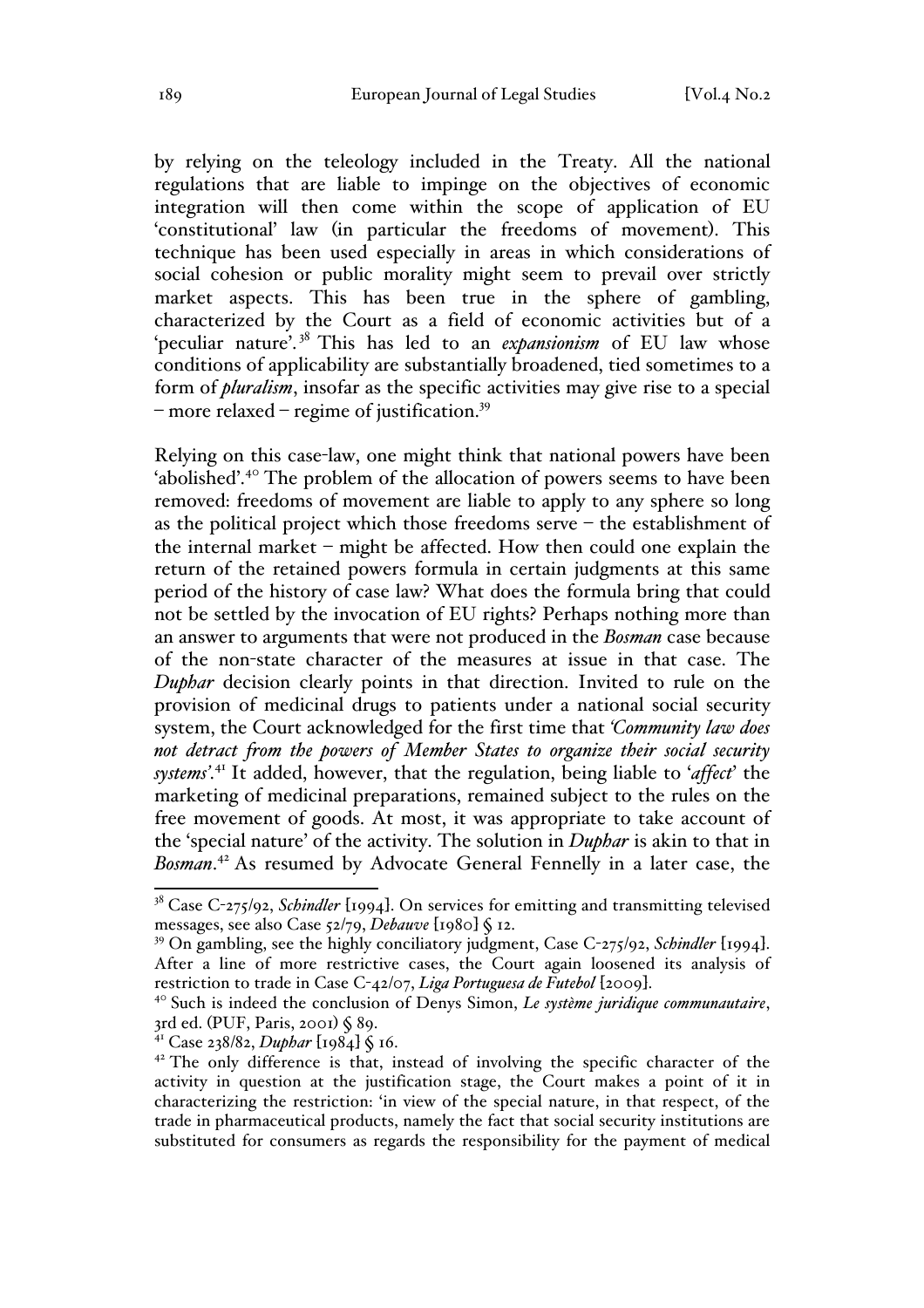application of national social security systems must respect 'the exercise of the rights conferred by Community law'.<sup>43</sup> Observance of the retained powers of Member States is limited to 'the inherently uncommercial act of solidarity' that underpins such systems; but when EU objectives are affected, compliance with the provisions of the Treaty is mandatory.<sup>44</sup>

According to this argument, any state regulation that is an obstacle to the pursuit of the objectives of economic integration is included within the sphere of EU law. Within this sphere, the provisions of EU law implementing the Treaty objectives *'take precedence over any national rule which might conflict with them'.*<sup>45</sup> At first glance, the *Schumacker* formula does not lead to a different outcome. The Member State that retains powers is simply acknowledged in these powers but still bound to comply with the rules of the Treaty. The express recognition of 'retained powers' to Member States does not seem to change anything in the structural relationships between EU law and Member States.

# 2. *The Development of the Argument from Totalization*

The opinion of Advocate General Tesauro in the *Kholl* and *Decker* cases points in a slightly different direction.<sup>46</sup> These are the first cases concerning the reimbursement of health care received by a Member State national in another Member State. Following the interpretation of Advocate General Fennelly in *Sodemare*, he considers that the case law of the Court with respect to retained powers *'by no means implies that the social security sector constitutes an island beyond the reach of Community law'*. However, he also suggests there is a need to take into account the duty to respect the State's organizational capacities in the sphere of its 'reserved powers'. According to the Advocate General, two kinds of requirements are involved in these cases: on the one hand *'the survival of social security schemes'*, which determines social cohesion in all European states, and on the other the *'fundamental principle'* of prohibition of any discrimination on the grounds of nationality, the *raison d'être* of European integration. This is the core of the Argument from Totalization. It lies in a form of

expenses, legislation of the type in question cannot in itself be regarded as constituting a restriction on the freedom to import guaranteed by article 20 of the Treaty if certain conditions are satisfied' (§ 20). A similar solution is reached in *Debauve* (Case 52/79 [1980] § 16) on TV services. These solutions are akin to the technique that was soon to be developed by the Court in *Keck and Mithouard* (Joined Cases C-267/91 and C-268/91, *Keck and Mithouard* [1993]). <sup>43</sup> Opinion of AG Fennelly in *Sodemare* (Case <sup>C</sup>-70/95 [1997]), § 28.

<sup>44</sup> See also, on the organization of armed forces, Case C-285/98, *Kreil* [2000] § 15.

<sup>&</sup>lt;sup>45</sup> Case 118/75, *Watson and Belmann* [1976] § 16.<br><sup>46</sup> Opinion of AG Tesauro in *Decker* (Case C-120/95 [1998]) and *Kohll* (Case C-158/96  $[1998]$ .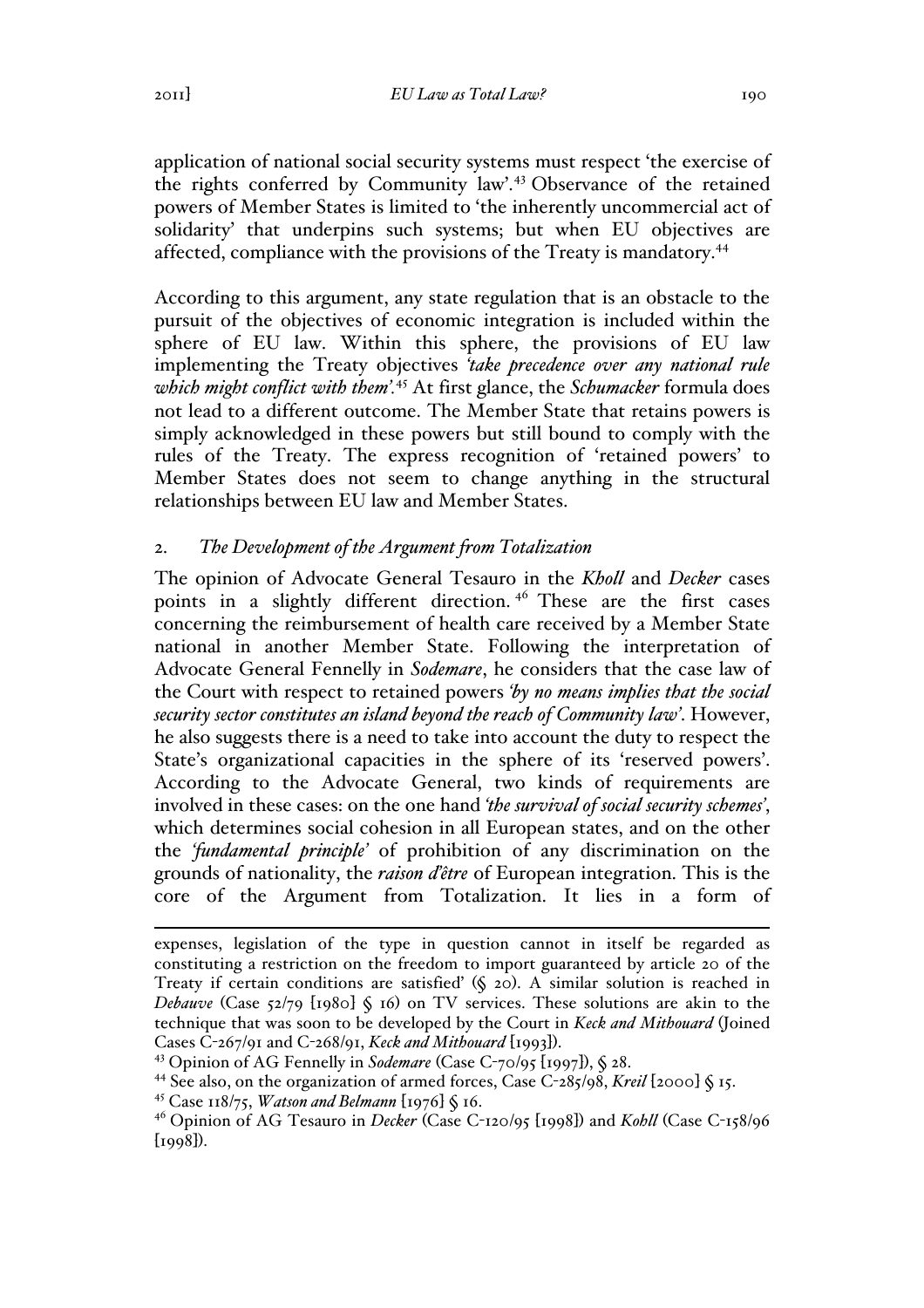'*dramatization*'.47 Whenever a regulatory system pertaining to an 'area of reserved competence' is challenged before the Court, the question arises: How to safeguard the 'essential functions' of Member States without undermining the 'core' of EU integration? This indefinite oscillatory motion will repeat in the case law.<sup>48</sup> The political and social context of distrust towards further integration and federalization of Europe may have played a role in the emergence of such a change in formulations.

One question remains however: What is to be considered as 'retained powers'? As developed in the case-law, this notion is multipurpose. It covers different situations. By this, the Court designates both and indifferently powers which are truly exclusively of the State's competence (conditions for granting nationality, system of attribution of surnames), 49 spheres in which the EU has received competence but only limited powers to act – the road to harmonization of national laws being totally or partly prohibited (education, public health, social protection, social rights),<sup>50</sup> and a domain in which the EU has has exercised the powers of harmonization that it possesses only in a piecemeal fashion (direct taxation). <sup>51</sup> No specific

 <sup>47</sup> I borrow this term from D. Ritleng, 'Les Etats membres face aux entraves' in L. Azoulai (ed), *L'entrave dans le droit du marché intérieur* (Bruylant, Bruxelles, 2011). <sup>48</sup> The Court's reasoning in *Rottmann* is an excellent example of this. The Court

swings incessantly between the legitimacy of state action in the withdrawal of nationality and the need to allow for the fundamental status of the person in question as an EU citizen. This is resolved by the creation of a double test of proportionality imposed in decision making, one with respect to national law; the other with respect to EU law (Case C-135/08, *Rottmann* [2010] § 55). <sup>49</sup> Case C-135/08, *Rottmann* [2010]; Case C-148/02, *Garcia Avello* [2003]; ECJ, Case C-

<sup>353/06,</sup> *Grunkin Paul* [2008]; Case C-208/09, *Sayn-Wittgenstein* [2010]; Case C-391/09, *Runevič-Vardyn* [2011]. <sup>50</sup> On education: Case C-76/05, *Schwarz and Gootjes-Schwarz* [2007]; Case C-11/06,

*Morgan* [2007]; Case C-73/08, *Bressol and others* [2010].

The sphere of health is unusual in that, for some specific aspects (safety art.  $4(2)$ ) TFEU)), it involves shared competence between the EU and the Member States, the EU legislator being authorized to act uniformly and restrictively, while, for other aspects, any harmonization is excluded (art. 168 TFEU): see Case C-372/04, *Watts* [2006].

The same is true of social security where certain 'non essential aspects' relating to the free movement of people may be the subject of joint action (art. 48 TFEU and, currently, art. 21 TFEU). On social security: Case C-158/96, *Kohll* [1998]; on welfare benefits: Case C-192/05, *Tas-Hagen* [2006]; Case C-499/06; *Nerkowska* [2008].

On social rights of workers: Case c-438/05, *Viking Line* [2007]; Case C-341/05, *Laval un Partneri* [2007].<br><sup>51</sup> The legal basis of rare texts adopted on direct taxation lies essentially in art. 115

TFEU, which provides for a unanimous vote of the Council 'in accordance with a special legislative procedure' (Council Directive 90/434/EEC of 23 July 1990 on the common system of taxation applicable to mergers, divisions, transfers of assets and exchanges of shares concerning companies of different Member States; Council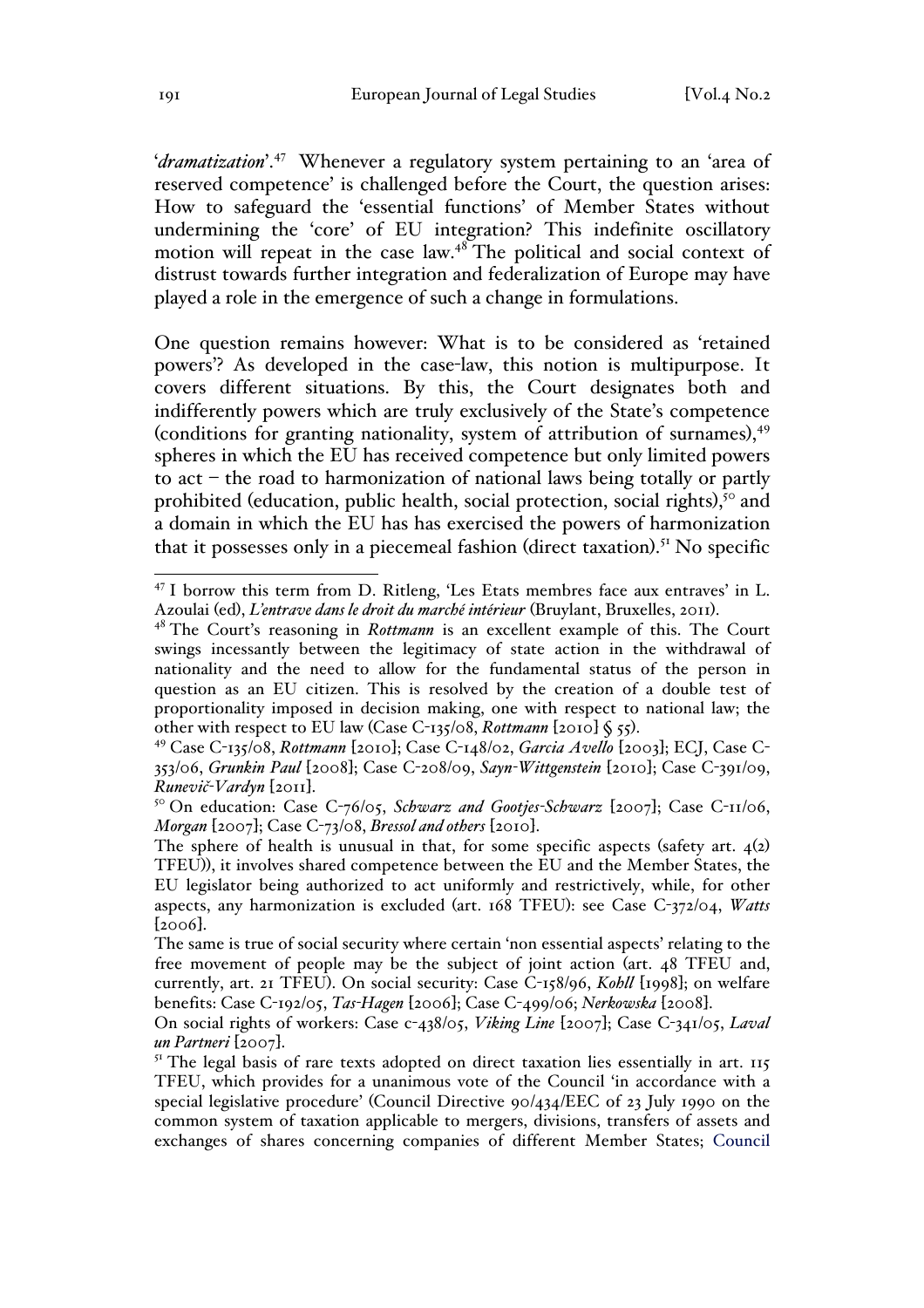legal criterion accounts for such diversity. What brings these subject matters together is rather a certain idea of what the State can and should do in Europe. The Court comes close here to what in the Treaty is called without being defined the 'essential State functions'<sup>52</sup>. These are the function of protecting of individuals – by granting nationality, attributing surnames, granting social rights; but also the function of integrating the members of the society and ensuring social cohesion – via education, health, social protection and redistribution. The so-called 'retained powers' are the collective goods the State is supposed to protect so as to ensure the social cohesion of its own population in its territory. That justifies that, in all these spheres, the State is vested with a unilateral power to act, excluding the intrusion of EU organs. Arguably, by recognizing retained powers, the Court recognizes that Member States have a primordial (rather than exclusive) power in the organization of a subject area that is considered to be essential to social integration. States are no longer reduced to powers potentially destructive for the establishment of the common market; they are recognized as autonomous political actors fulfilling their duties as guarantor of the cohesion of the European populations.<sup>53</sup>

It remains to be seen whether that implies a difference of approach in the obligations incumbent upon the State. Traditionally, in EC/EU law, a state power exercised in economic or commercial matters, while the EU fails to act in a uniform manner, is suspect by nature. Not only because, exercised locally on the scale of the EU, it brings about compartmentalization; but also because it is exercised in conjunction with the other Member States regulating the same subject area in their territory and therefore brings about fragmentation. To prevent this competition from creating a double regulatory burden for the movement of goods and services within the EU,

Directive 2003/48/EC of 3 June 2003 on taxation of savings income in the form of interest payments; Council Directive 2003/49/EC of 3 June 2003 on a common system of taxation applicable to interest and royalty payments made between associated companies of different Member States). In this sphere, the judgment formulating the principle of framing, followed in a long line of cases, is: Case C-279/93, *Schumacker* [1995]. <sup>52</sup> Art. 4 (2) TEU.

<sup>&</sup>lt;sup>53</sup> This may explain the Court's reluctance to extend this formula to the existence of 'private powers'. In *Viking Line*, it is indeed private powers that are at issue but, to answer the argument that EU law does not apply to the sphere of action of those powers (the exercise of social rights), the Court reiterates its formula and its reference to the State, by declaring that 'even if, in the areas which fall outside the scope of the Community's competence, the Member States are still free, in principle, to lay down the conditions governing the existence and exercise of the rights in question, the fact remains that, when exercising that competence, the Member States must nevertheless comply with Community law' (Case  $C$ -438/05,  $\zeta$  40).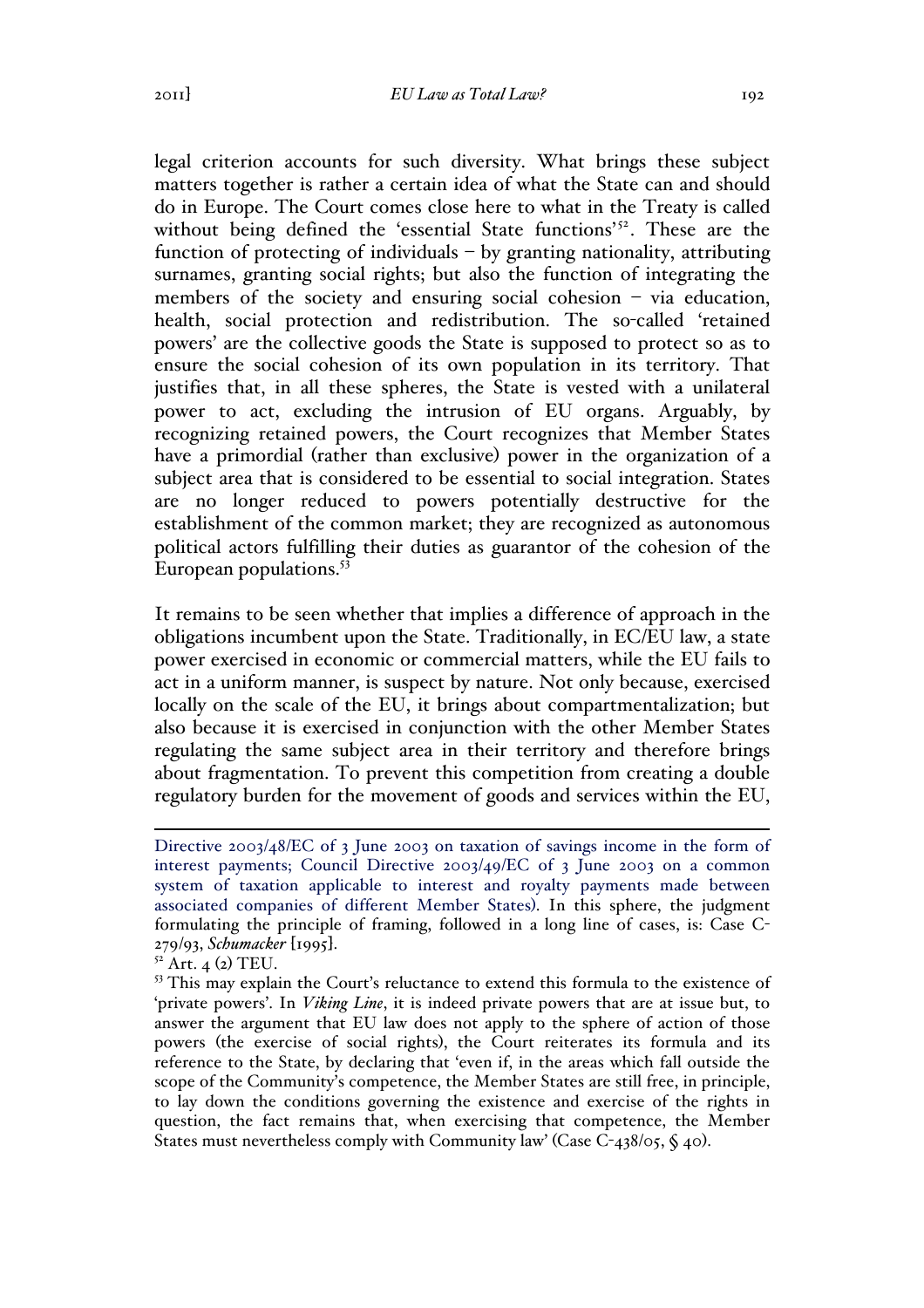the Court relied on the Treaty to delineate powers among Member States. That is the sense of the *Cassis de Dijon* case law*.* <sup>54</sup> By relying on the presumed equivalence of the applicable competing national regulations, a single State (generally, the State of origin of the good or service) is made responsible for determining whether the movement of the good or service is lawful. Can this technique be transposed to cases when the Court recognizes the Member State have a so-called 'retained power'? If such were the case, one would have to accept that, say, in the sensitive sphere of family law, the principle of the country of origin is to apply to cases of marriage between people of the same sex or to surrogate mothers, subject only to imperative considerations of public policy.<sup>55</sup> That was not the path followed until then. In spheres of 'retained powers', as in all socially sensitive areas, the Court seems inclined to exclude any presumption that national regulations are equivalent.<sup>56</sup> This accounts in particular for the *Grunkin Paul* judgment on the recognition of surnames.<sup>57</sup>

In fact, the Argument from Totalization is a twofold argument. One side is the applicability of EU law to areas of retained powers. The other side of the coin is the recognition of the own essential duties of Member States. Strikingly, the language of competences is not limited to the stage of applicability of EU law. Soon after the emergence of the formula on 'retained powers', the Court started recognizing state justifications based on Member States' competences. The recognition of the State's *'sovereign powers'* in social protection and public health has been reflected in the fact that the maintenance of *'treatment capacity or medical competence on national territory*' may justify a derogation from the application of the Treaty.<sup>58</sup> Similarly, the retained power in matters of taxation has been mirrored in the recognition of the necessary *'preservation of the allocation of the power to impose* 

 <sup>54</sup> Case 120/78, *Rewe-Zentral ('Cassis de Dijon')* [1979]. See N. Bernard, 'La libre circulation des marchandises, des personnes et des services dans le traité CE sous l'angle de la compétence' (1998) Cahiers de droit européen 11.

<sup>&</sup>lt;sup>55</sup> See on this point the analysis by K. Lenaerts, 'Federalism and the Rule of Law: Perspectives from the European Court of Justice' (2010) 33 Fordham International Law Journal 1338, 1355 ff.

<sup>56</sup> By way of illustration see the judgment on gambling: Case C-42/07, *Liga Portuguesa de Futebol* [2009] § 69.

<sup>57</sup> Case C-353/06, *Grunkin Paul* [2008]. What Germany is criticized for in this case is not its refusal to apply an *equivalent* law, the Danish system of attribution of surnames; it is Germany's objecting to the possibility of recognizing a concrete situation that does not correspond to the interests defended by its own law. See for a similar analysis in the field of tax law M. Fallon, 'La jurisprudence européenne en matière de double imposition résultant de l'exercice parallèle des compétences fiscales: originalité et anomalies' in V. Deckers e.a. (dir.), *Les dialogues de la fiscalité - Anno 2010* (Bruxelles, Larcier, 2010) 301.

<sup>58</sup> Case C-372/04, *Watts* [2006] § 105.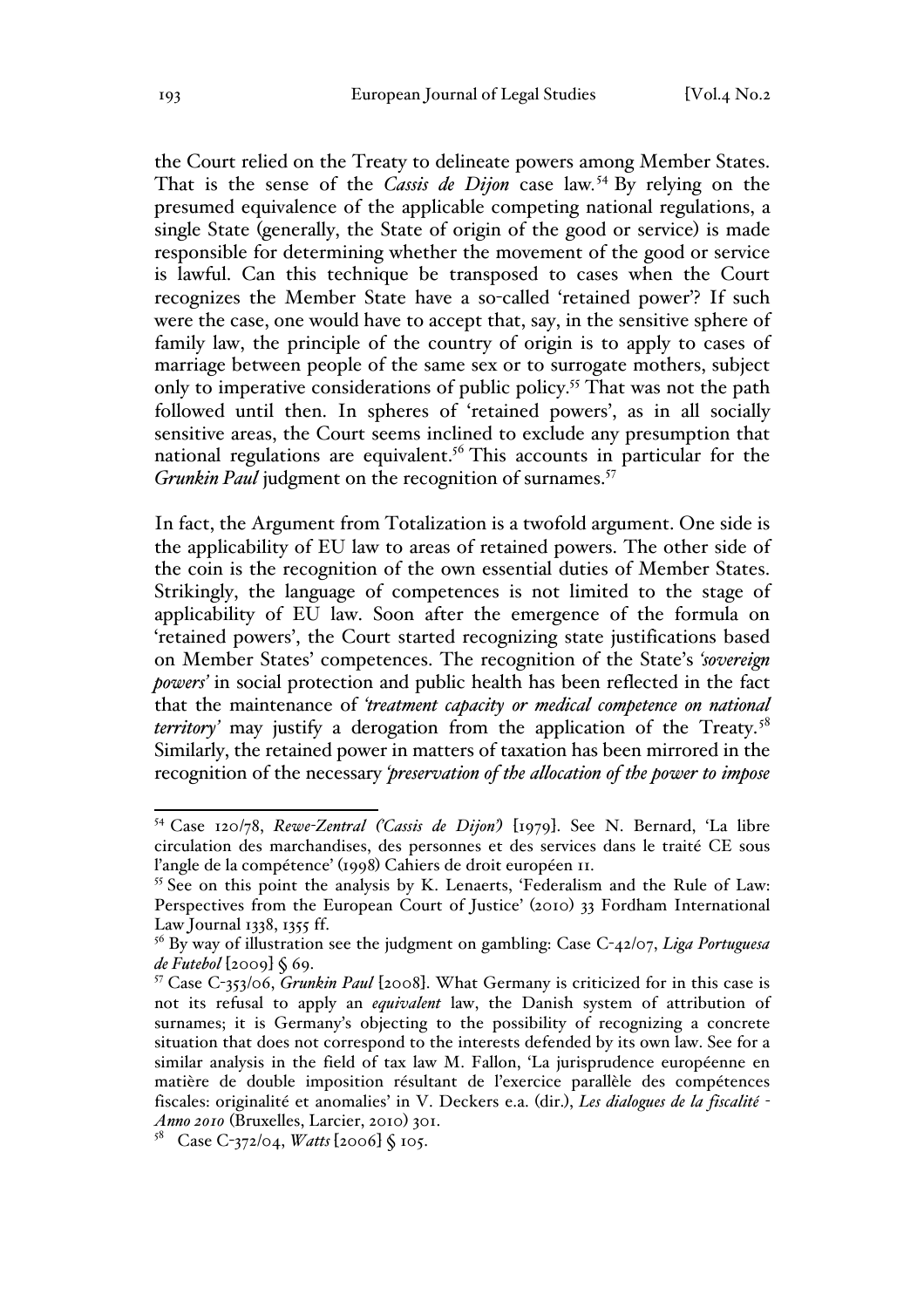*taxes between Member States'.*<sup>59</sup> Furthermore, in the retained power of the Member State over the regulation of civil status and surnames, the Court has seen a form of defence of Member States' *'national identities'*. <sup>60</sup> Visibly, in all of these cases, the position of the State is no longer reduced to a position of defence of particular interests; it is re-established in its essential functions.<sup>61</sup> In fact, to understand the sense of the transformation that has occurred regarding the system governing the relationships between the Member States and EU law, one must reverse the terms of the official formula.<sup>62</sup> The Court includes in its case-law another, implicit, formula, which stands as follows: *If the areas of competence reserved to the Member States are subject to the fundamental principles of EU law, the fact remains that, in applying those principles, the Court must respect and have due regard to the freedom of each Member States in exercising its powers.*

What does it mean in actual practice? It is perhaps in the *Watts* case that the Court is clearest about the obligation imposed on Member States in domains of 'retained powers'.<sup>63</sup> When questioned about the compatibility of its case law with the 'exclusive' responsibility which the Treaty attributes to Member States for the organization of health services, that the Court explicitly acknowledges, the Court answers that its case-law is not to be construed as

imposing on the Member States an obligation to reimburse the cost of hospital treatment in other Member States without reference to any budgetary consideration but, on the contrary, are based on the need to balance the objective of the free movement of patients against overriding national objectives relating to management of the available hospital capacity, control of health expenditure and financial balance of social security systems.

The search for a right balance may lead States to *'make adjustments to their national systems of social security. It does not follow that this undermines their sovereign powers in the field'*. In other words, the structure of the national system must be reprogrammed so as to allow for the protection and the development of individual transnational situations within the EU. That

<sup>59</sup> Case C-446/03, *Marks & Spencer* [2005] § 45. 60 Case C-208/09, *Sayn-Wittgenstein* [2010] § 92; Case C-391/09, *Runevič-Vardyn*

<sup>[</sup>2011] § 86. <sup>61</sup> See D. Ritleng, 'Les Etats membres face aux entraves' in L. Azoulai (ed), *L'entrave dans le droit du marché intérieur* (Bruxelles, Bruylant, 2011). <sup>62</sup> This has been suggested by Alexandre Maitrot de la Motte in 'L'entrave fiscale' L.

Azoulai (ed.), *L'entrave dans le droit du marché intérieur* (Bruxelles, Bruylant, forthcoming 2011). <sup>63</sup> Case C-372/04, *Watts* [2006].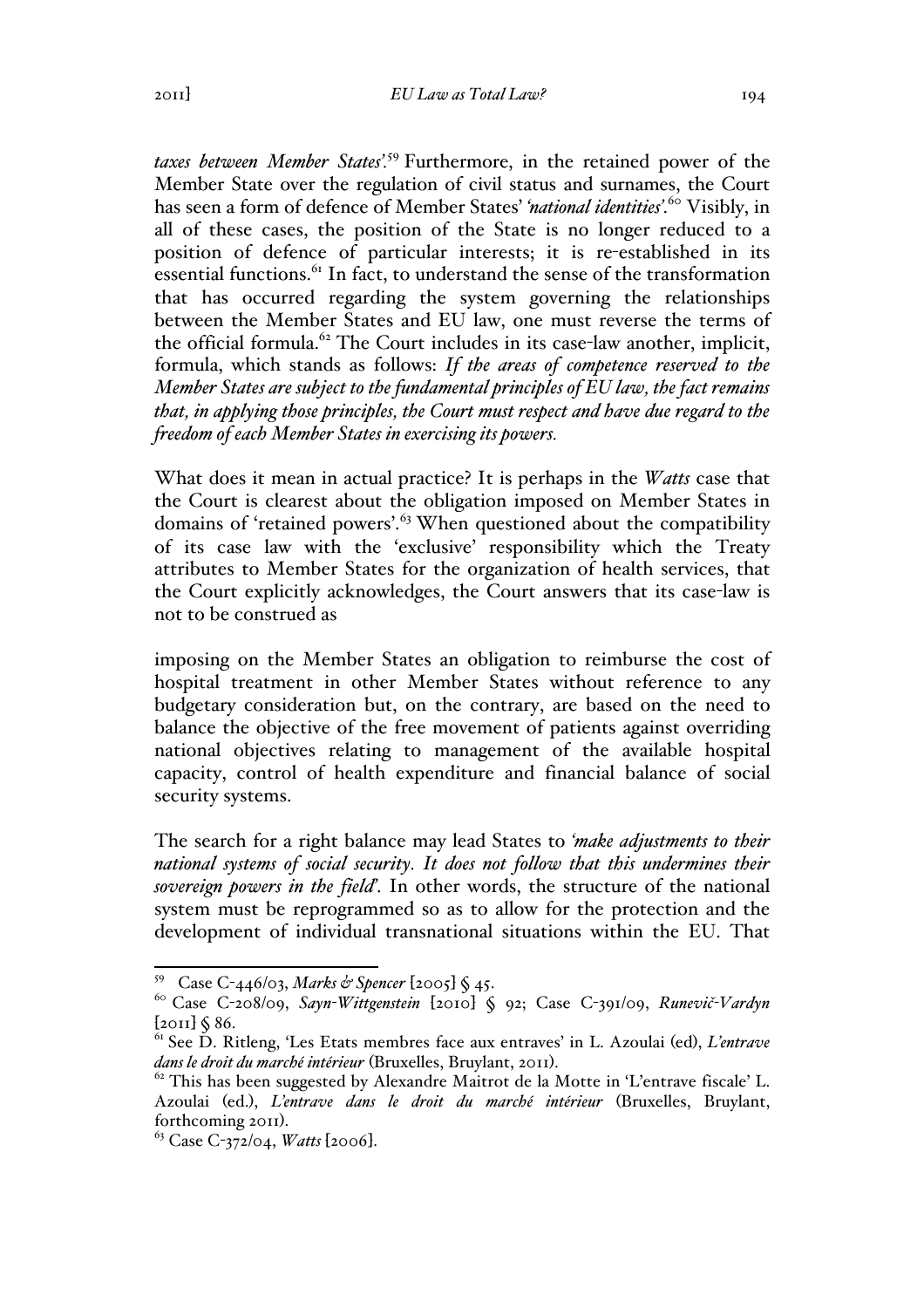would be the true story behind all of this new rhetoric on retained powers: to 'make adjustments', 'to have regard to all the circumstances of each specific case'.<sup>64</sup> In other words, to develop solutions based on equity – or call it *transnational equity* to make sense of the protection of interests lacking representation under purely national regulatory systems.

One may wonder, however, whether this distinction between the free choice of a system of regulation, which is to be safeguarded, and the implementation of that system in specific instances, which has to be adjusted and equitable, is a serious and sustainable one.<sup>65</sup> That would mean in practice that the national authority, without changing the national system, must be ready at any time to correct the application of the rule in the light of the 'personal circumstances' characterizing the case of the EU citizen in question.66 That may seem very little. But, in reality, this apparently minor requirement is overarching. Even outside the scope of attributions of the Union, Member States are exposed to the encroachment of EU law that they cannot withstand other than by adapting their law.

#### IV. THE DISTINCTIVENESS OF THE TOTAL LAW DOCTRINE

The development of the Argument from Totalization of EU law is not only grounded on a strategy of expansion. It is based on a specific vision of the position and the posture of the State as member of the European Union. It amounts to the emergence of a real doctrine. However, the question remains as to how to justify such 'jurisdiction of the Community to impinge on national sovereignty' as the Court put it in its early case of 1961. To make these justifications clear will help us to pinpoint the possible implications of this case-law.

#### 1. *Justifications*

To justify such an impingement, the Court first resorted to the ideas of necessity and purpose. The 'effectiveness of the Treaty' would be greatly diminished and its 'purpose' would be seriously compromised if the Community were not allowed to act beyond the narrow sphere of the

<sup>64</sup> Case C-157/99, *Geraets-Smits et Peerbrooms* [2001] § 104. <sup>65</sup> For the distinction, see Opinion of AG Sharpston in *Grunkin Paul* (Case C-353/06 [2008]), § 49. See also § 34 of the judgement; Case C-73/08, *Bressol and others* [2010] § 29. For a tough critique of this distinction, see G. Davies, 'The Price of Letting Courts Value Solidarity: The Judicial Role in Liberalizing Welfare' in M. Ross & Y. Borgmann-PRebil (eds), *Promoting Solidarity in the European Union* (OUP, Oxford 2010).

<sup>66</sup> See for example Case C-372/04, *Watts* [2006]; Case C-499/06; *Nerkowska* [2008].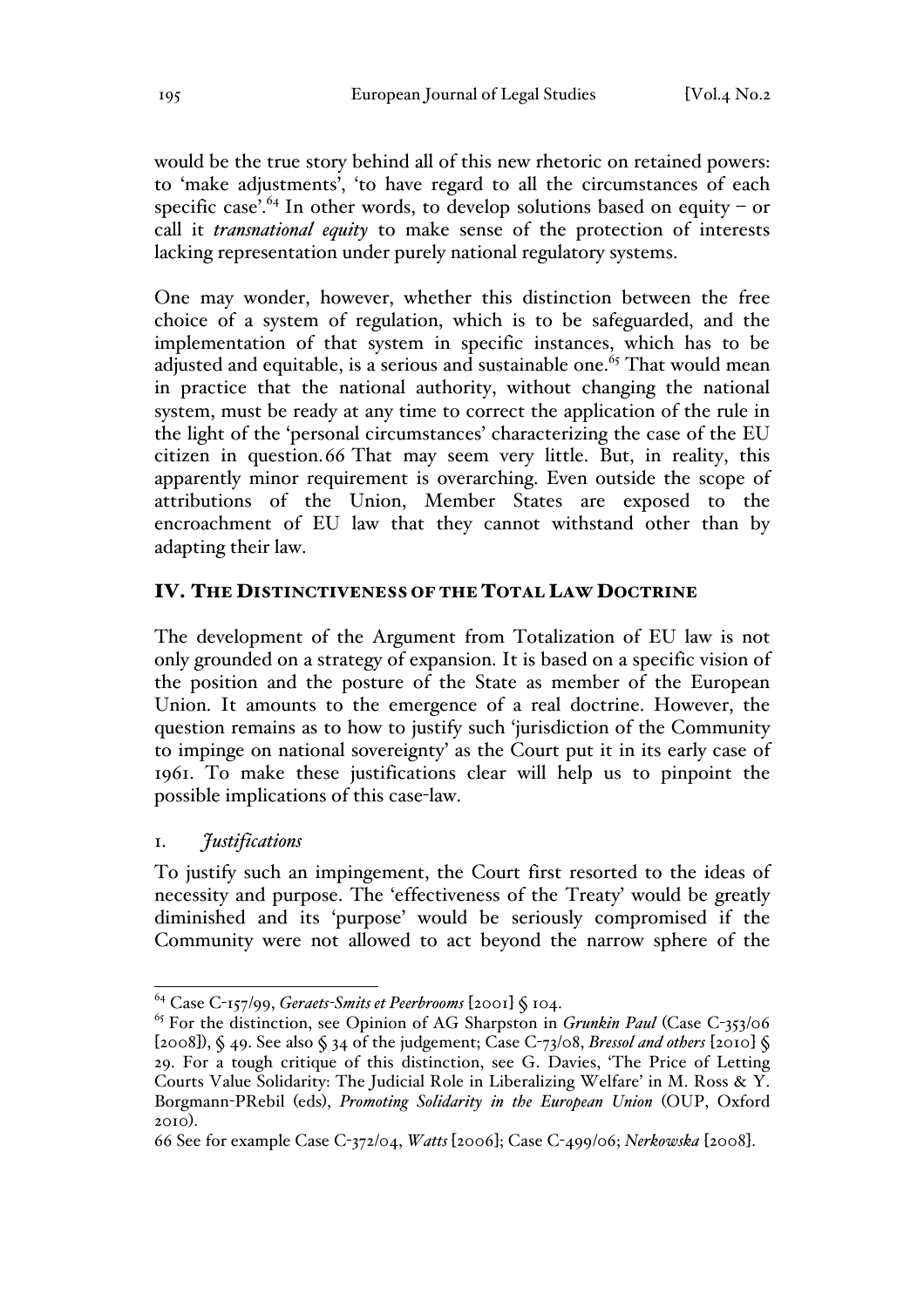2011] *EU Law as Total Law?* 196

exclusive competences that were attributed to it.<sup>67</sup> In other words, if States could freely use their powers in the sphere of their retained powers, one could fear a fragmentation of the integration project, both materially and geographically. For want of any uniformity and universality in the application of rules on the freedom of circulation, the very project of establishing a single European market would be endangered:

The internal market would not have the comprehensive aim of providing an area without internal frontiers (Article  $I_4(2)$  EC), but would be merely fragmentary as it would be limited to individual products and activities governed by specific rules of Community law.<sup>68</sup>

In this justification, the only question is one of the effectiveness of the integration project. The meaning of the project is unstated. A purely instrumental justification would not be of much worth if it did not pursue further.

In *Commission* v. *France* 1969, as seen, the Court did indeed go further. It founded the impingement on *'the common concern of Member States'*, *'[t]he solidarity, which is at the basis of these obligations as of the whole of the community system'*. The solidarity requirement reveals the existence of a commitment in favour of the creation of a Community that goes beyond the collection of States that make it up. The idea is that the Union has its own structure, separate from a simple collection of States. Being based on a *'transfer of sovereign rights'* it is akin to a political authority and implies for its members extended obligations of cooperation and solidarity.<sup>69</sup> Thereby, the encroachment of fundamental EU law is structurally justified. Notice that a similar structural argument is to be found in the case law of the US Supreme Court.<sup>70</sup> To justify the application and superiority of federal law, the Court refers to the 'coherent whole' that the federation constitutes.<sup>71</sup> The power specific to each Member State is not denied. However, that

 <sup>67</sup> Case 30/59, *De Gezamenlijke Steenkolenmijnen in Limburg* v. *High Authority* [1961] ECR p. 46.

<sup>68</sup> Opinion of Advocate General Kokott in *Tas-Hagen and Tas* (Case C-192/05 [2006]), § 35.

<sup>69</sup> The first systematic description of this structure is in P. Pescatore, *The Law of Integration. Emergence of a new phenomonon in international relations, based on the experience* 

*of the European Communities* (Sijthoof, Leiden, 1974).<br><sup>70</sup> In the famous case of *McCulloch v. Maryland* 17 U.S. 316 (1819), Justice Marshall writes in relation to the conflict of jurisdiction between the federal state and the federated state: *'*The difference is that which always exists, and always must exist, between the action of the whole on a part, and the action of a part on the whole between the laws of a Government declared to be supreme, and those of a Government which, when in opposition to those laws, is not supreme'.

<sup>71</sup> O. Beaud, *Théorie de la Fédération* (PUF, Paris, 2007) 191-2.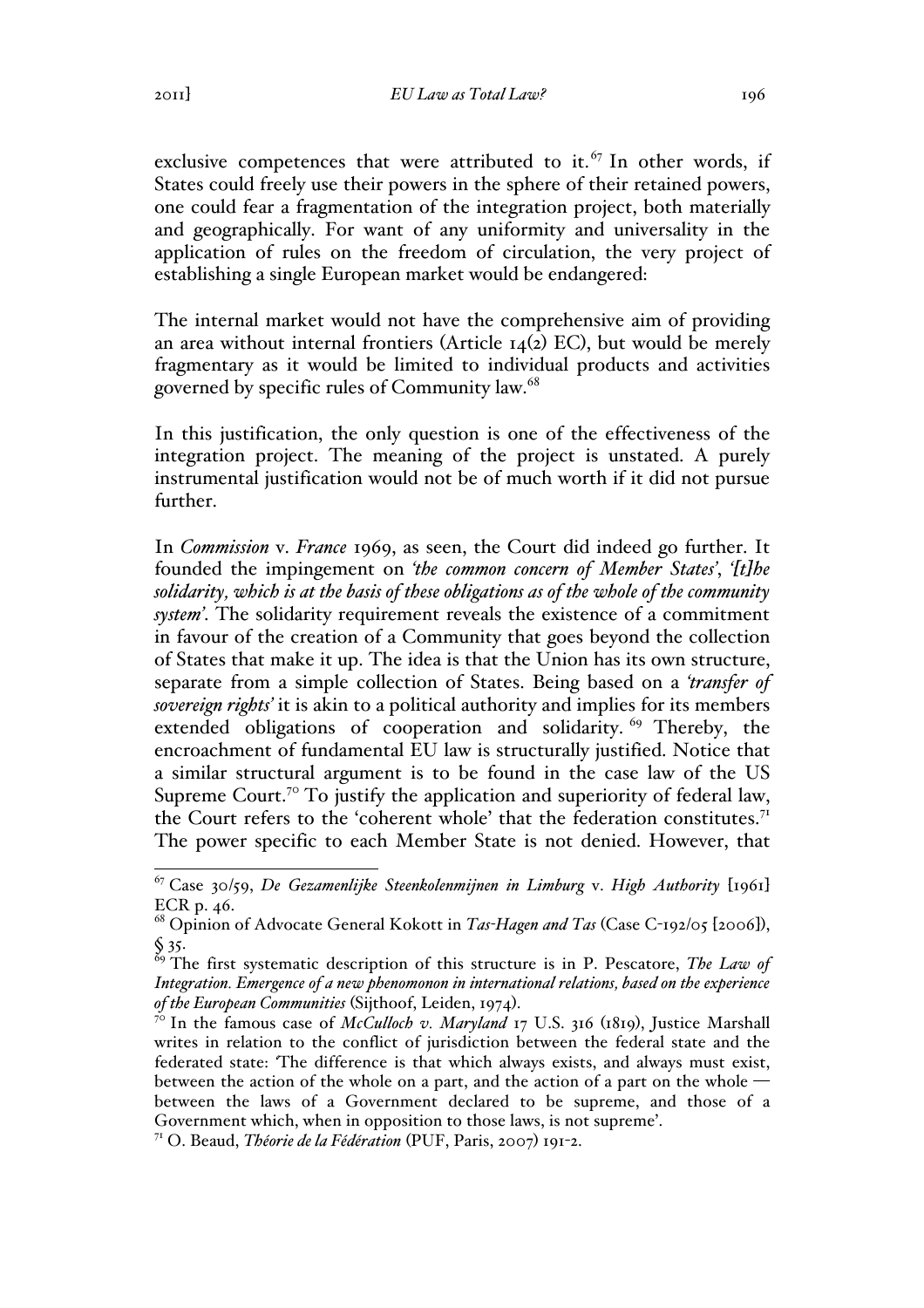power exists only with respect to a 'global system' in which it is bound up.<sup>72</sup> In the same vein, P. Pescatore stated that if the national authorities – and first among them the constitutional courts – must yield to the force of Community law, although they are supposed to preserve the powers reserved to the State, it is because *'each only controls a fragment of the total territory of the Community'*. <sup>73</sup> Acting only for a part of the EU's citizens, national sovereigns potentially endanger the common interest of the Member States and of their citizens. Hence the necessity to yield to the power exercised by the Union. Union power is the realization of an *'idée d'oeuvre commune*' that is supposedly manifest in the Treaties.<sup>74</sup> This way the power retained by each State and its participation in a greater common whole can both be asserted together.

The third justification is the most elaborate. It is ethical in nature. It consists in contemplating the integration process not only as a project for economic unity or as a form of political solidarity but as an *ethos*: that is the occupation of a space – the European space, and the protection of individual situations within that space. The encroachment of EU law into areas of retained powers is justified by the need to impose the consideration of isolated interests in the Union, interests of those who circulate within the Union, who come from or are established in other Member States. Those interests that are naturally under-represented in the legislation of Member States constitute the 'European' situations *par*  excellence.<sup>75</sup> In that context, the provisions on freedom of movement and non-discrimination operate as rules of conduct imposed on Member States. EU law forces the State authorities to rethink the way they act. The following passage in the *Rottmann* decision illustrates this point perfectly: 'the fact that a matter falls within the competence of the Member States does not alter the fact that, *in situations covered by European Union law*, the national rules concerned must have due regard to the latter'.<sup>76</sup> Such situations are characterized through connecting factors elaborated on a factual basis. Connection to fundamental EU law generally relies on an element of transnationality in the situation at issue, but sometimes it

 <sup>72</sup> See in that connection K. Boskovits, *Le juge communautaire et l'articulation des compétences normatives entre la Communauté européenne et ses Etats membres*, (Sakkoulas/Bruylant, Athens/Brussels, 1999) 218.

<sup>73</sup> P. Pescatore, 'La protection des droits ordinaires du 'Citoyen Européen'' (2006), reprod. in *Etudes de droit communautaire européen 1962-2007* (Bruylant, Bruxelles, 2008) 935.

<sup>&</sup>lt;sup>74</sup> P. Pescatore (n 69)  $4I$ .

<sup>&</sup>lt;sup>75</sup> This has been thematized by C. Joerges & J. Neyer, "Deliberative Supranationalism" Revisited', EUI Working Paper Law, 2006/20. See also C. Joerges, 'Sur la légitimité d'européaniser le droit privé. Plaidoyer pour une approche procédurale' (2004) Revue Internationale de Droit Economique 133.

<sup>76</sup> Case C-135/08, *Rottmann* [2010] § 41. Emphasis added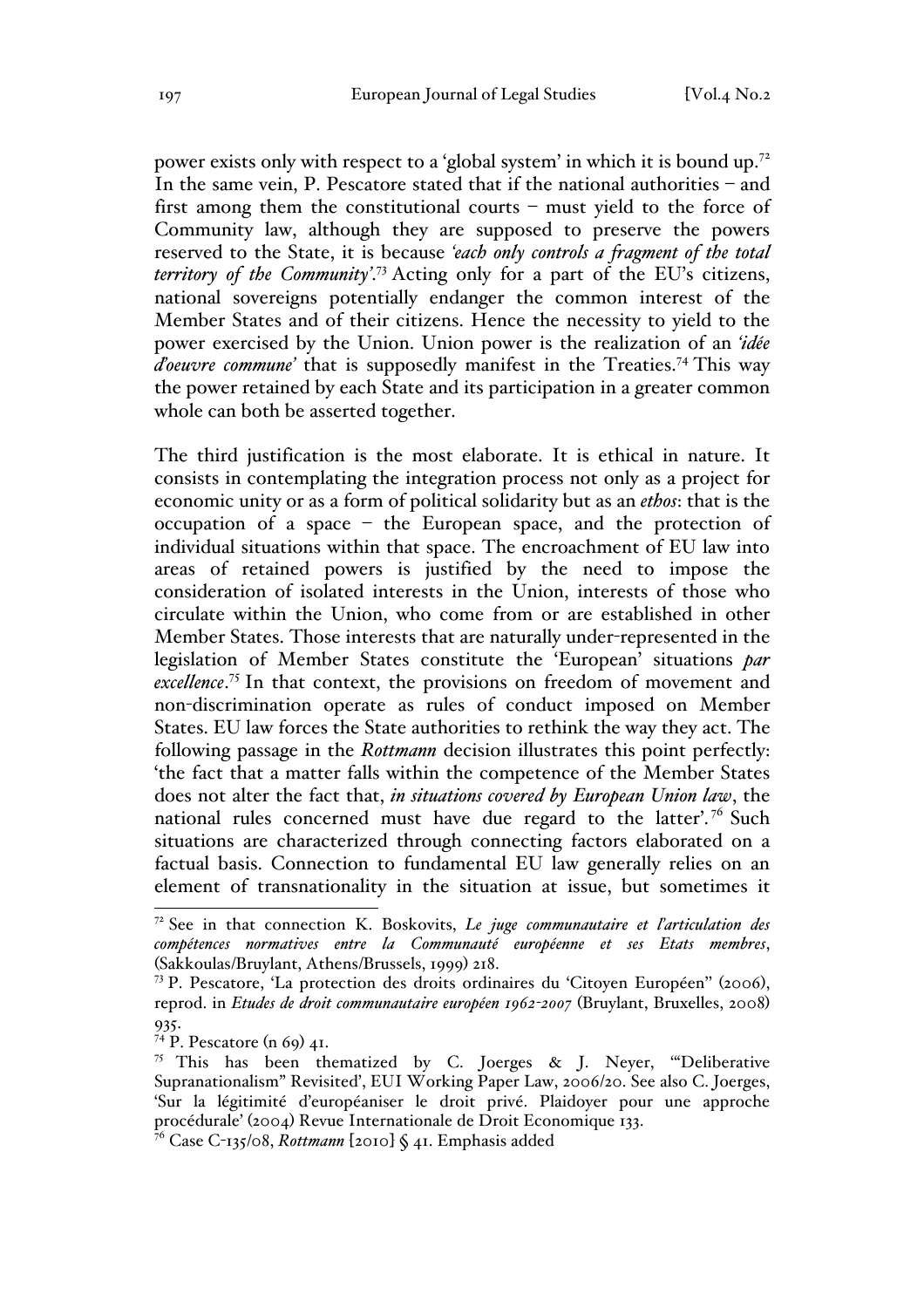extends more broadly to forms of plurinationality<sup>77</sup> and 'Europeanity'.<sup>78</sup> Such connection triggers a restructuration. The Court asks the State to reorganize its normative programmes so as to avoid the exclusion of 'European' situations and interests from the modes of apprehension of national law. Moreover, to compel the State to take account of these interests, the Court has developed an obligation to cooperate with the authorities of other Member States<sup>79</sup> and an obligation to take into consideration all the items of the situation involved.<sup>80</sup> These guarantees are designed to ensure the decision-making process at national level is more reflexive.

#### 2. *Implications*

There seems to be nothing original in these three justifications. They may be used to justify authority of EU law in many other instances, irrespective of the nature of state powers. Should it be concluded that it is simply a rhetorical formula? To finally answer this question, let us consider the basic categories forged by legal scholarship in conceptualizing European law. The development of the EC/EU legal order is traditionally ordered around two fundamental themes. The first is the 'refashioning of sovereignties', that Pierre Pescatore first highlighted in his book on 'The law of integration'. It consists in 'a redistribution of functions', that is, in developing the competence and normative powers of the Union, which exercises them autonomously, uniformly and bindingly. At the same time, Member States are to be prevented from infringing the action undertaken by the Union's organs. To this effect, the Court has developed what is termed a 'doctrine of pre-emption'.<sup>81</sup> The second theme was brought out by Joseph Weiler. It is called 'constitutionalization of EU law' because it consists in deriving from the provisions of the Treaty general and substantive obligations, 'constitutional rules' that Member States are bound to abide by in all spheres in which they exercise their powers. $82$  This

<sup>77</sup> Case C-148/02, *Garcia Avello* [2003]. <sup>78</sup> In some case, connection may occur regardless of any form of extraneity because the very status of EU citizen is called into question: Case C-135/08, *Rottmann* [2010],

Case C-135/08; Case C-34/09, Ruiz Zambrano [2011].<br><sup>79</sup> See, for example, Case C-279/93, Schumacker [1995] § 45.<br><sup>80</sup> See, for example, Case C-372/04, *Watts* [2006] § 116.<br><sup>81</sup> On preemption in EU law see recently R. Sch *Federalism. The Changing Structure of European Law* (Oxford University Press, Oxford, 2009); and see K. Boskovits, *Le juge communautaire et l'articulation des compétences normatives entre la Communauté européenne et ses Etats membres* (Sakkoulas/Bruylant, Athens/Brussels, 1999) 287 ff.

<sup>82</sup> On the constitutionalization of EU law, see J.H.H. Weiler, *The Constitution of Europe. 'Do the New Clothes Have an Emperor?' And Other Essays on European Integration* (Cambridge University Press, Cambridge, 1999), 19 ff.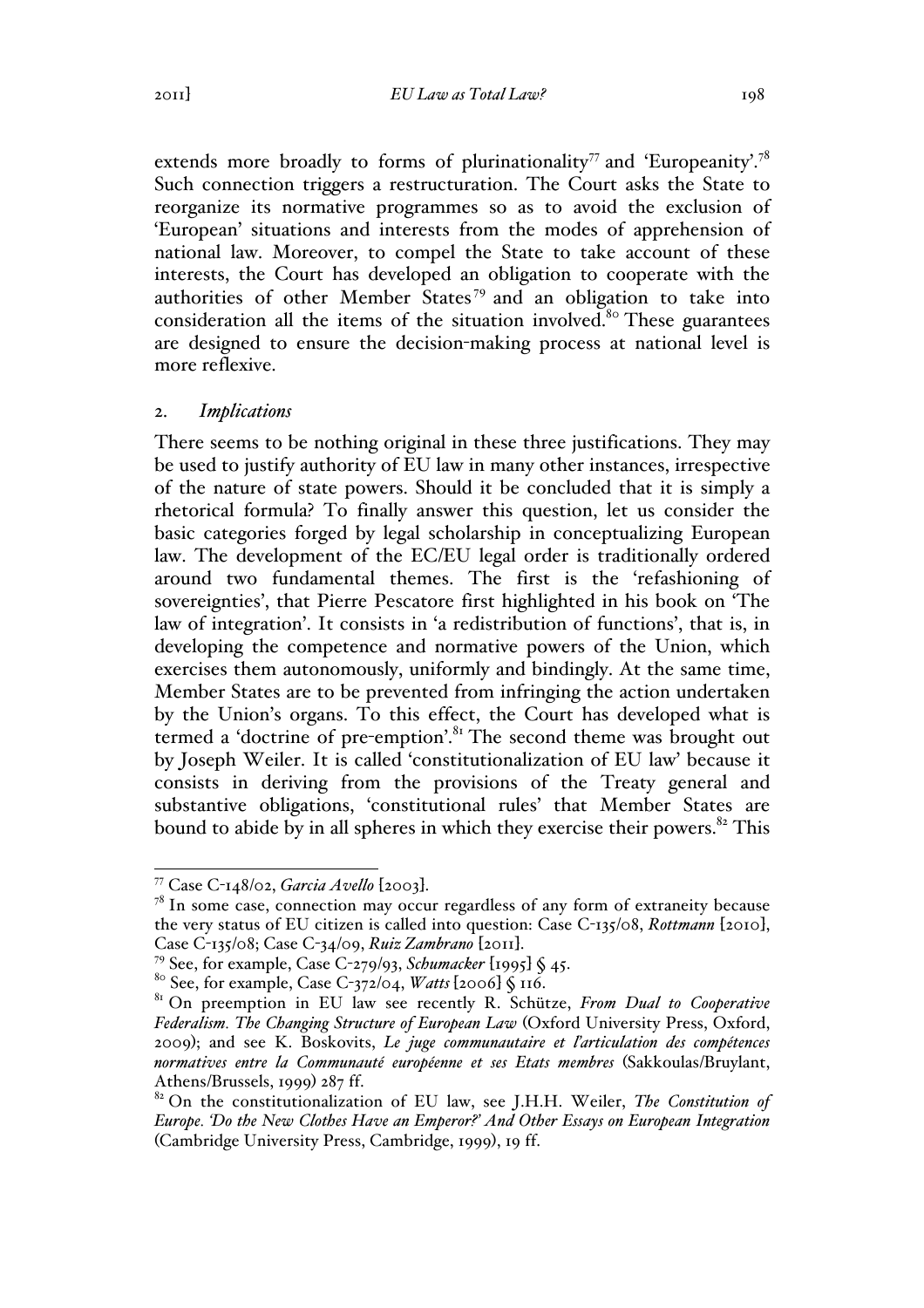development is complementary to the first one. It generates subjective rights that can be invoked in national courts even in cases where the Union is unable to act through the powers attributed to it. Those are the two aspects, one structural, the other normative, of European legal integration. Both were shaped by the Court's case law in the first fifty years of integration.

The doctrine on retained powers roughly recalls the doctrine of preemption first forged by the US Supreme Court. Among the various forms this judicial doctrine took on, one has been called 'obstacle preemption' or 'conflict preemption'.<sup>83</sup> This consists in considering that the legislation of a federated state will be pre-empted and consequently set aside should it be an obstacle to the full and complete achievement of the goals and objectives of the Congress legislation.  $84$  As a result, the spheres of competence traditionally reserved to federated States, like health or safety, may be subjected to the authority of the federal state.<sup>85</sup> This doctrine has made it possible to circumvent the obstacle of the Tenth Amendment of the Constitution whereby *'[t]he powers not delegated to the United States by the Constitution, nor prohibited by it to the States, are reserved to the States respectively, or to the people'*. At this point, the analogy with EU law is striking. However, there is a fundamental point on which the doctrines of the two Courts diverge: the US doctrine of pre-emption applies exclusively to federal acts. It is the intention or the purpose of the US Congress that is to be implemented. It aims at protecting the exercise of a federal legislative competence. By contrast, the Court's doctrine on retained powers concerns the application of EU primary law, namely the provisions on the freedom of movement related to internal market and EU citizenship. Its purpose is not to protect the legislative powers exercised by the Union. The Court relies on Treaty provisions precisely because it does not want to replace the powers of the Member States by those of the Union. EU Total law is not a matter of pre-empting the sphere occupied by national regulations but of adapting the way in which they are applied.

The doctrine on retained powers is perhaps better compared to the old

 <sup>83</sup> For a full analysis of the doctrine of preemption, L. Tribe, *American Constitutional Law* (Vol I, Foundation Press, New York, 2000) 1200 ff.

<sup>84</sup> *'If Congress has not entirely displaced state regulation over the matter in question, state law is still preempted… where the state law stands as an obstacle to the accomplishment of the full purposes and objectives of Congress'* (US Supreme Court, Silkwood v. Kerr-McGee Corp.  $464$  US (1984). See Pacific Gas & Electric co. v. State Energy Resources Conservation a Development Comm'n 461 US 190 (1983).<br><sup>85</sup> On civil and social matters, see for example US Supreme Court, Sandra Jean Dale

Boggs, Petitionner v. Thomas F. Boggs, Harry M. Boggs and David B. Boggs, n° 96-79  $(1997)$ .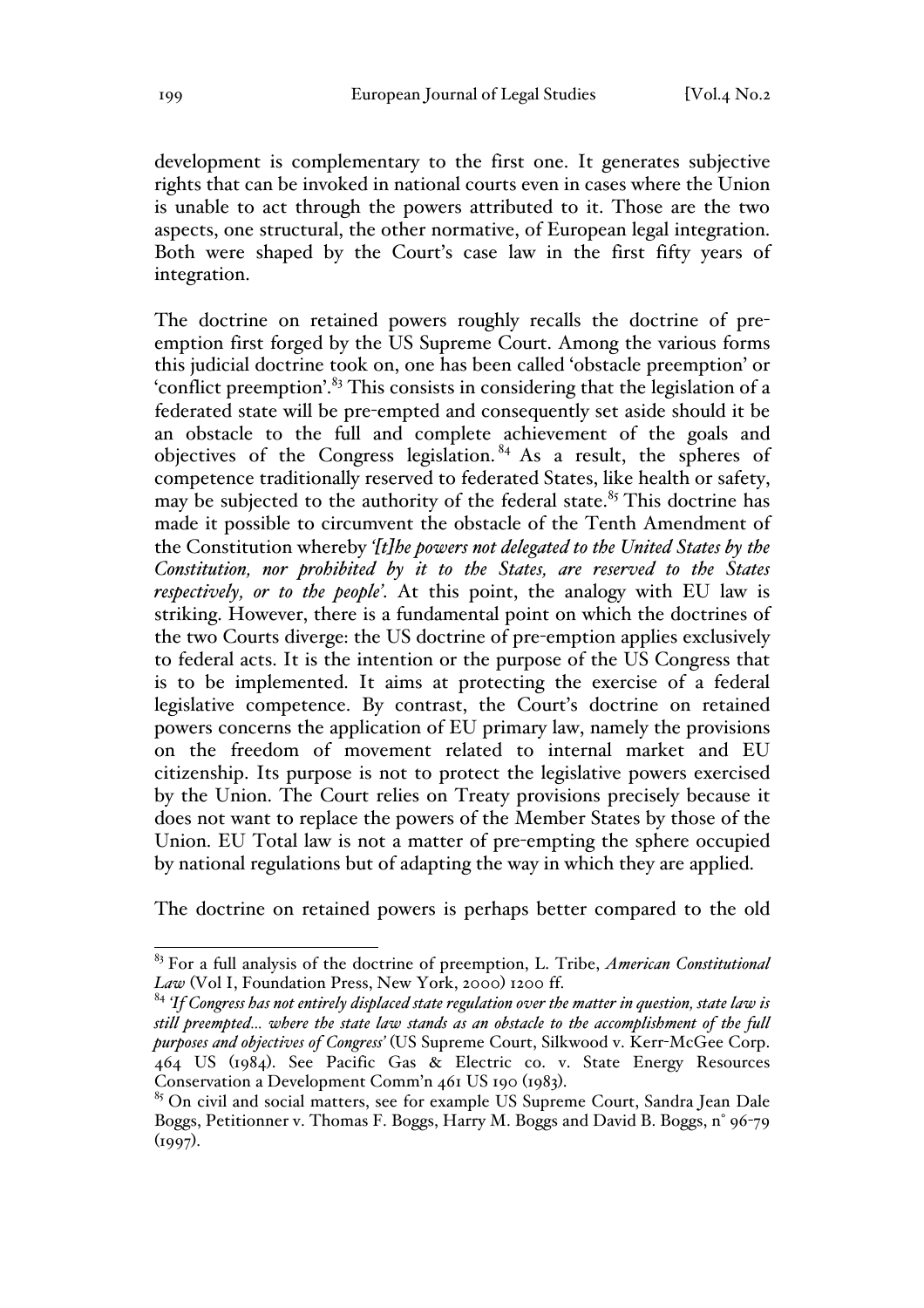doctrine of limits developed by the Court in criminal matters. In both cases, the aim is to create EU obligations so as to limit the exercise of national powers. The Court has since long recognized that

criminal legislation and the rules of criminal procedure are matters for which the Member States are responsible' and not the Union.*<sup>86</sup>* And yet, 'it is clear from a consistent line of cases decided by the Court, that Community law also sets certain limits in that area as regards the control measures which it permits the Member States to maintain.<sup>87</sup>

It follows that criminal law may be '*affected*'.88 Notice however that this concerns mainly criminal sanctions as obstacles to free movement. Measures affected are measures of supervision or sanction that are adjunctive to legislations of economic or commercial nature. In fact, the criminal character of the regulation so affected matters less than its instrumental character.<sup>89</sup> It is first the policy instrument that is affected here. The doctrine on retained powers is much broader in scope. Beyond the State as regulator/sanction-taker, it is the deepest structures of the welfare state and of the nation state – taxation, social protection, conditions of persons – that are affected.

It may seem more judicious, then, to compare the doctrine with the 'absorption doctrine' described by Joseph Weiler in his outstanding study of the constitutionalization of EU law.<sup>90</sup> The Court has extended the reach of EU law to spheres of national law that lie outside the EU's area of competence. The finest example of this is perhaps *Casagrande*. In this judgment, as has been seen, the Court extends the rule of nondiscrimination enshrined in EC regulation to a subject matter not covered by that regulation. Recent case law provides fresh examples of such extension. However, instead of referring to 'Community competences', the Court prefers to refer to the general principles of EU law.<sup>91</sup> The argument then consists in seeing in a legislative provision the 'materialization' of a higher and more general principle, which then leads to the applicability of the said provision beyond the scope provided for by the legislation.

<sup>86</sup> Most recently, Case C-6/11 PPU, *El Dridi* [2011] § 53. <sup>87</sup> Case 203/80, *Casati* [1981] § 27; Case C-387/93, *Banchero* [1995] § 58. See also Case C-348/96, *Calfa* [1999] § 17; Case C-338/04, *Placanica* [2007] § 68.<br><sup>88</sup> Case C-226/97, *Lemmens* [1998] § 19.<br><sup>89</sup> Compare on customs matters, Case C-546/09, *Aurubis Balgaria* [2011] § 41.

<sup>90</sup> The term 'absorption' is used by J. Weiler in his commentary on *Casagrande,* (n 82) 47.

<sup>&</sup>lt;sup>91</sup> See, for example, Case C-307/05, *Del Cerro Alonso* [2007]; Case C-555/07, *Kücükdeveci* [2010].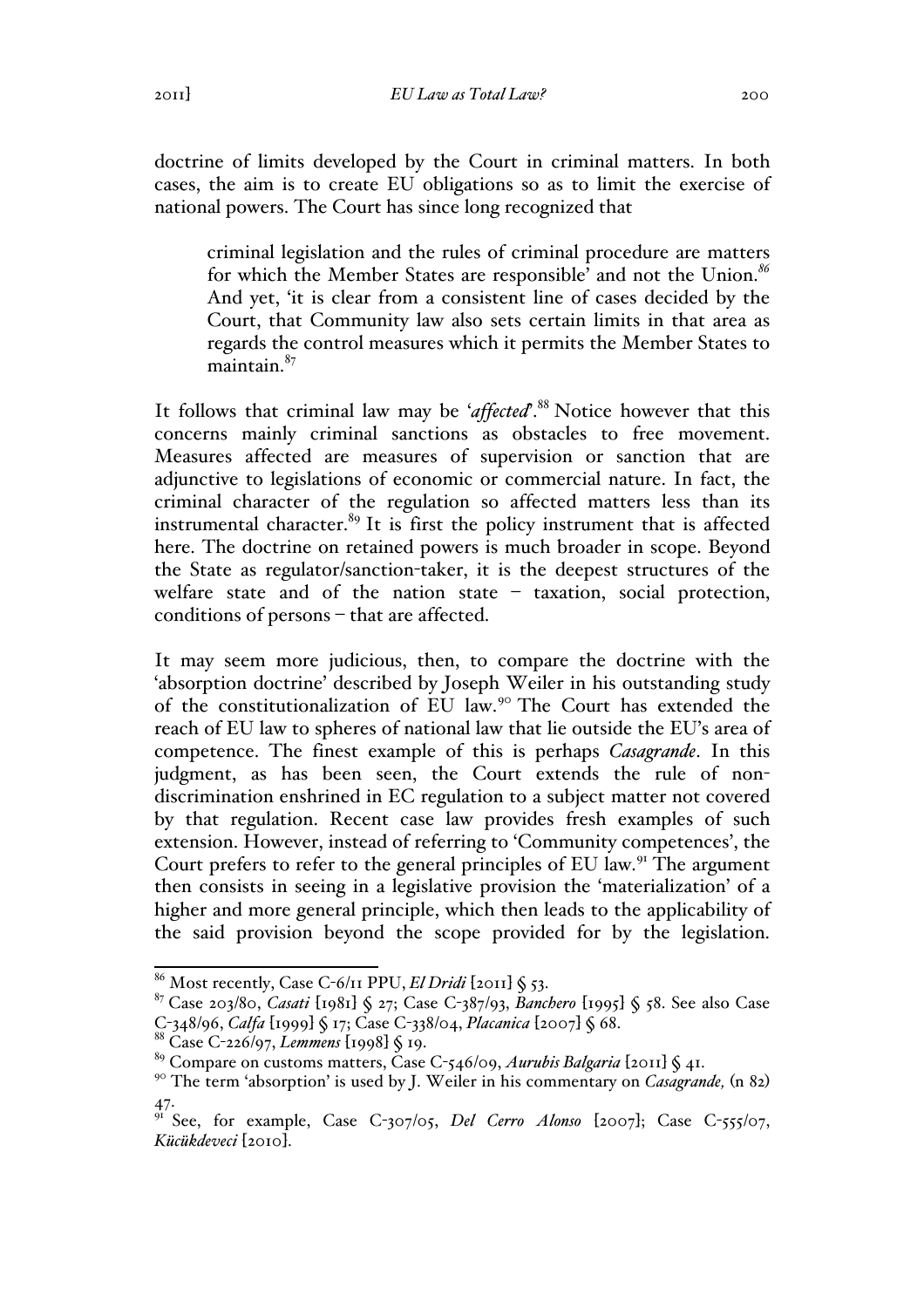Thereby EU law is applied to situations that lie outside the purview of the European legislator.92 Consider by way of illustration the *Impact* judgment on the application of the framework agreement on fixed-term employment. The Court referred to the distinction existence/exercise of competence to state:

while it is true […] that the establishment of the level of the various constituent parts of the pay of a work falls outside the competence of the Community legislature and is unquestionably still a matter for the competent bodies in the various Members States, those bodies must nevertheless exercise their competence consistently with Community law […] in the areas in which the Community does not have competence.<sup>93</sup>

As a result, the non-discrimination clause inserted in the framework agreement shall have to be extended to the state policy relating to pay.

In view of this development, it may be tempting to reduce the totalization doctrine to the traditional absorption doctrine. However, this temptation should be resisted. Totalization is not absorption. In cases like *Casagrande*  and *Impact*, the legislative competence of the Union is extended to sensitive national areas. <sup>94</sup> Under the application of the doctrine on retained powers, on the contrary, the Court protects 'reserved areas' regulated by Member States. Instead of suggesting an extension of Union competence, it acknowledges that full integration has not been and cannot be completed. There are areas which remain outside the Union jurisdiction. In these domains, the Court imparts to specific Treaty provisions a function of 'responsibilization' of national authorities. National authorities are vested with thinking if not acting 'European' to the full extent of the State's capacity.<sup>95</sup> In so doing, the Court relies mainly on the provisions on free movement. They are general and flexible enough to allow for refashioning national decision-making processes. <sup>96</sup> The

 $92$  See the criticism of this practice in Editorial Comments, 'The scope of application of the general principles of Union law: An ever expanding Union?' (2010) *CML Rev.* 1589.

<sup>93</sup> Case C-268/06, *Impact* [2008] § 129.

<sup>&</sup>lt;sup>94</sup> On this recent development of case law, see K. Lenaerts and J.A. Gutiérrez-Fons, 'The Constitutional Allocation of Powers and General Principles of EU Law' (2010) CMLR 1629; S. Prechal, 'Competence Creep and General Principles of Law' (2010) 3 (1) Review of European Administrative Law 5.

<sup>&</sup>lt;sup>95</sup> In analysing this case law, K. Lenaerts similarly invokes the obligation on States to 'think federal' ('Federalism and the rule of law: Perspectives from the European Court of Justice' (2010) 33 Fordham International Law Journal 1340).

<sup>&</sup>lt;sup>96</sup> In *Rottmann*, AG Poiares Maduro considers however that 'it would [...] be wrong to assume that […] only certain Community rules – essentially the general principles of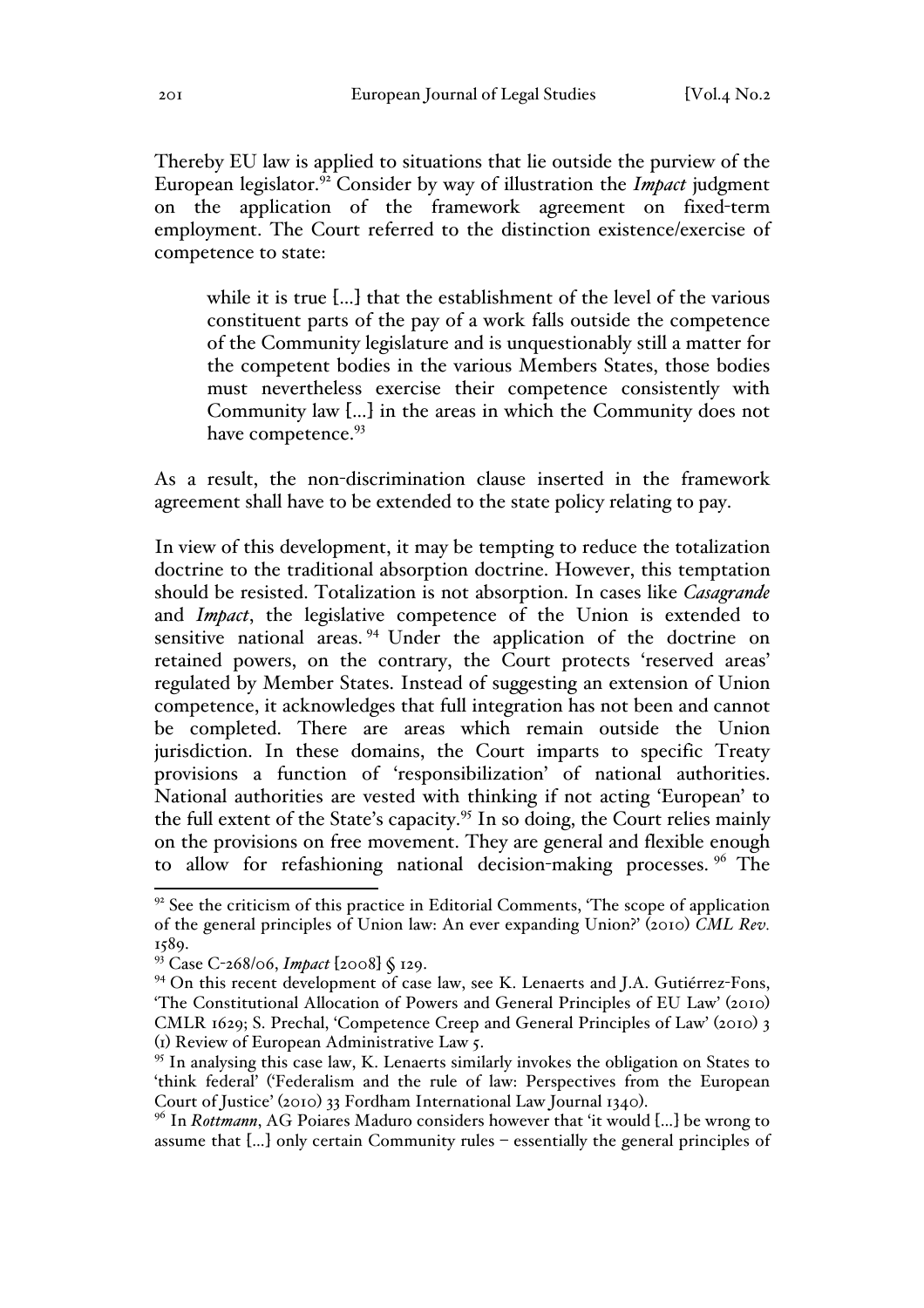obligations imposed on Member States are essentially reflexive in nature. They consist in requiring the States to use their power in a 'reasonable' way, in consideration of the singular case to which it applies and within the wider transnational framework in which it is exercised. The aim is to ask States to adapt their systems and procedures so as to open them up to the interests protected by the EU. What is required is a reorganization of the internal forum rather than a colonization of the State by EU rules and powers.

This may be true in theory but does it apply in practice? The dividing line may be hard to draw indeed. B. de Witte has recently convincingly argued that there has since long existed a competence for the EU 'to pursue a large number of non-market aims by means of internal market legislation'.<sup>97</sup> This competence is subject to limits, in particular to 'the requirement that the measure must also adequately contribute to improve the conditions for the establishment and functioning of the internal market'. However, in actual practice, these limits proved to be relatively easy to satisfy.<sup>98</sup> Now, the doctrine of totalization apparently stands as an ideal ground for developing further the 'EU competence to protect'. The adoption of the directive on cross-border health care is an excellent example that this judicial doctrine can be readily exploited by EU institutions to justify new forms of legislative intervention.<sup>99</sup>

# V. INTEGRATION THROUGH LAW AND EQUITY

This article aimed at analysing a recurrent formula present in the case-law of the European Court of Justice. Many of the same facets of the relevant jurisprudence have already been explored in various strands of literature. These focus on EU citizenship and its impact on fields such as health, education and social security or on the 'constitutional asymmetry' which results from having weak EU legislative powers and strong primary Treaty provisions and the effect of this situation on the balance between economic and social rights under EU law are relevant in that connection.

law and the fundamental rights – are capable of being invoked against the exercise of State competence in this sphere. In theory, any rule of the Community legal order may be invoked if the conditions for the acquisition and loss of nationality laid down by a Member State are incompatible with it' (§ 28 of opinion). So analysed, however, the doctrine becomes a mere expression of the doctrine of primacy of EU law.

<sup>97</sup> B. de Witte, 'A Competence to Protect: The Pursuit of Non-Market Aims through Internal Market Legislation' in P. Syrpis (ed), *The Judiciary, the Legislature and the EU Internal Market* (Cambridge University Press, 2011).<br><sup>98</sup> See e.g. Case C-58/08, *Vodafone* [2010].<br><sup>99</sup> Directive 2011/24/EU of the European Parliament and of the Council of 9 March

<sup>2011</sup> on the application of patients' rights in cross-border healthcare, OJ 2011 L 88, p. 45.